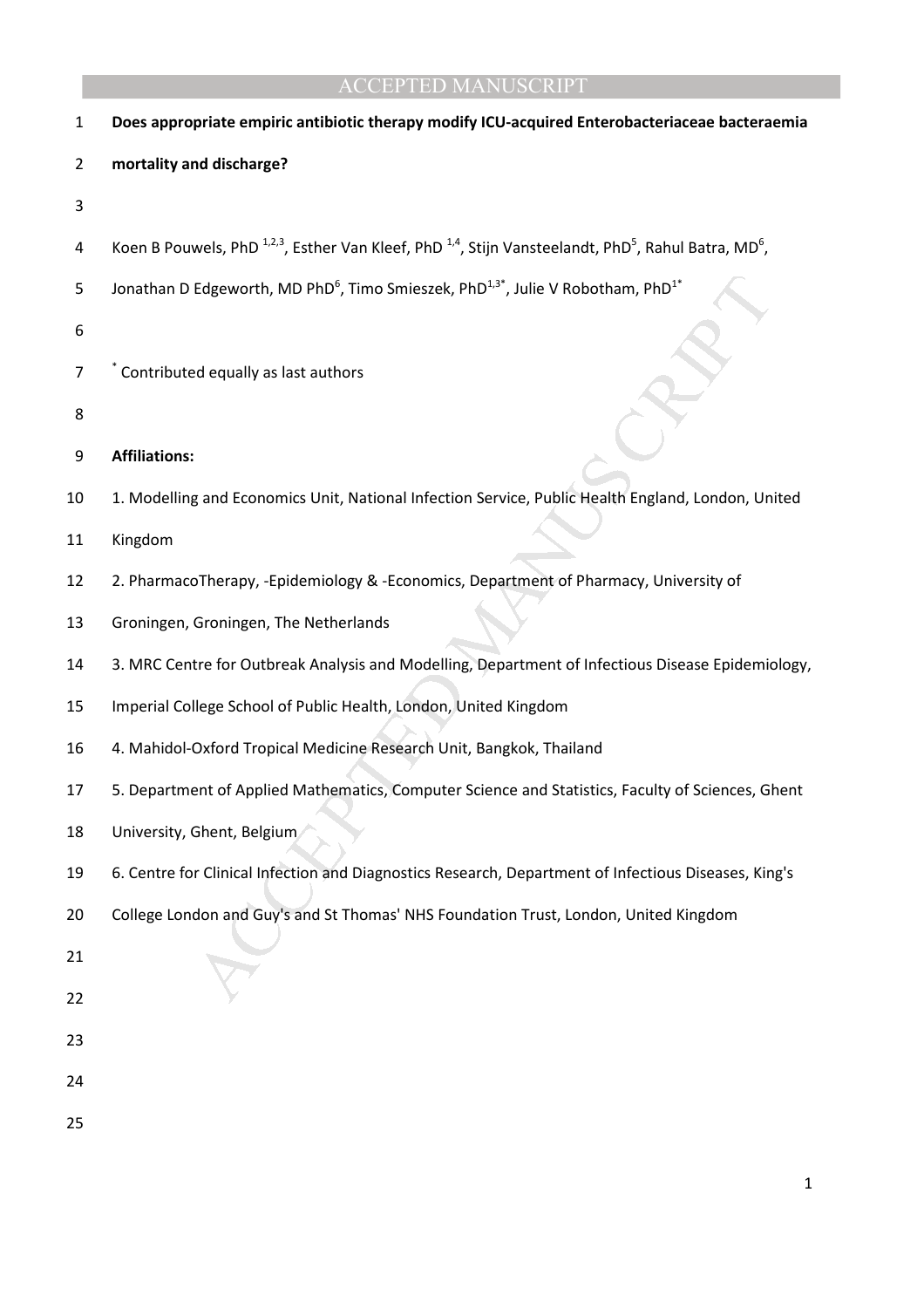#### **Corresponding author**:

- 27 Koen B. Pouwels, Modelling and Economics Unit, National Infection Service, Public Health England,
- 28 61 Colindale Ave, London NW9 5EQ, United Kingdom; email: koen.pouwels@phe.gov.uk; phone: +44

29 (0)20 8327 6377

- 
- 
- 
- NEW YORK CONTROLLER AND ACCEPTED AND ACCEPTED AND ACCEPTED AND ACCEPTED AND ACCEPTED AND ACCEPTED AND ACCEPTED AND **Running title:** ICU-acquired bacteraemia and antibiotics
- 
- 
-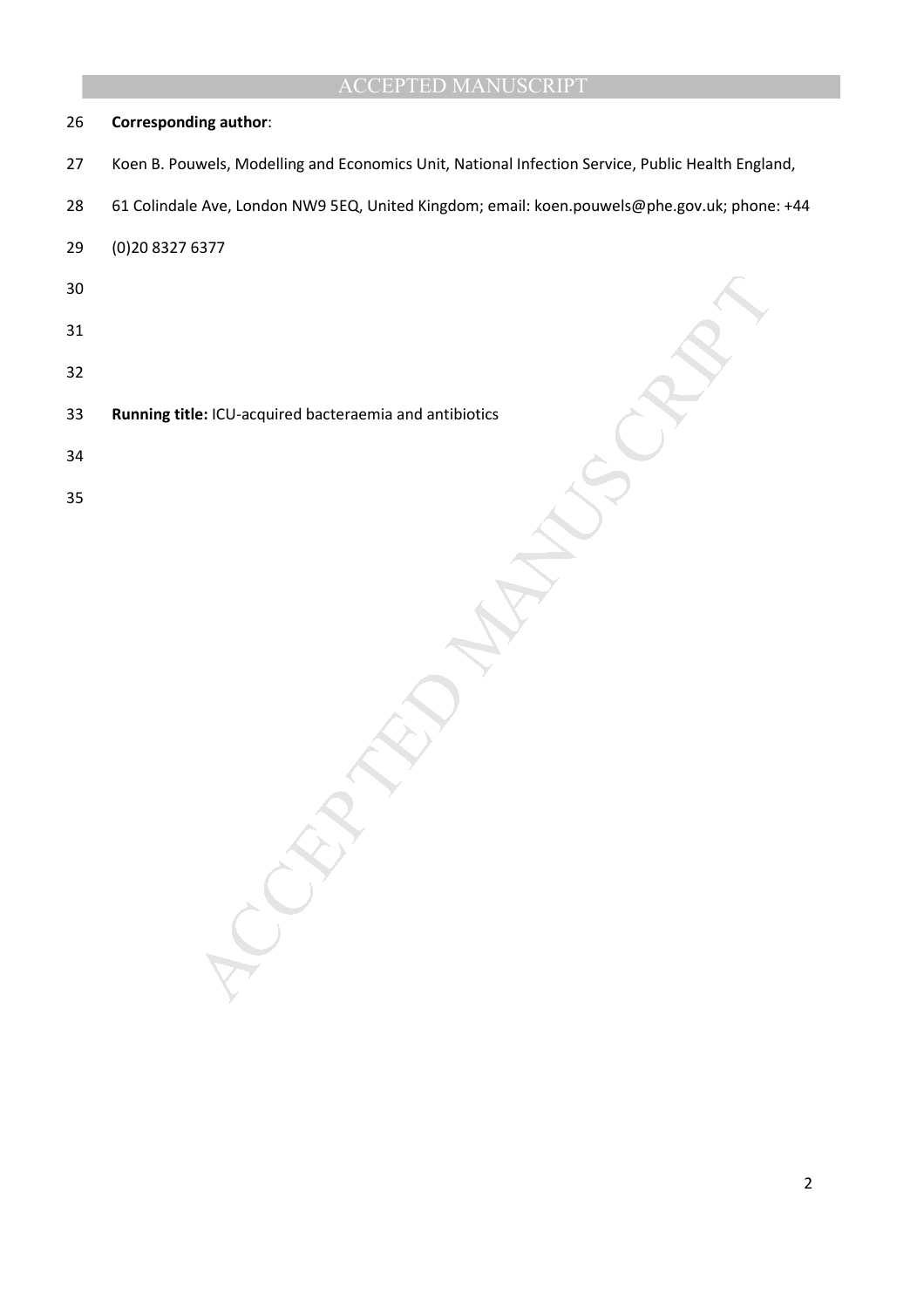| 36 | Background: Conflicting results have been found regarding outcomes of intensive care unit (ICU)-       |
|----|--------------------------------------------------------------------------------------------------------|
| 37 | acquired Enterobacteriaceae bacteraemia and the potentially modifying effect of appropriate            |
| 38 | empiric antibiotic therapy.                                                                            |
| 39 |                                                                                                        |
| 40 | Aim: We therefore evaluate these associations while adjusting for potential time-varying               |
| 41 | confounding using methods from the causal inference literature.                                        |
| 42 |                                                                                                        |
| 43 | Methods: Patients who stayed >2 days in 2 general ICUs in England between 2002 and 2006 were           |
| 44 | included in this cohort study. Marginal structural models with inverse probability weighting were      |
| 45 | used to estimate the mortality and discharge associated with Enterobacteriaceae bacteraemia and        |
| 46 | the impact of appropriate empiric antibiotic therapy on these outcomes.                                |
| 47 |                                                                                                        |
|    |                                                                                                        |
| 48 | Findings: Among 3,411 ICU admissions, 195 (5.7%) ICU-acquired Enterobacteriaceae bacteraemia           |
| 49 | occurred. Enterobacteriaceae bacteraemia was associated with an increased daily risk of ICU death      |
| 50 | (cause-specific hazard ratio [HR], 1.48; 95% confidence interval [CI], 1.10-1.99) and a reduced daily  |
| 51 | risk of ICU discharge (HR, 0.66; 95% CI, 0.54-0.80). Appropriate empiric antibiotic therapy did not    |
| 52 | significantly modify ICU mortality (HR 1.08; 95% CI, 0.59-1.97) or discharge (HR 0.91; 95% CI, 0.63-   |
| 53 | $1.32$ ).                                                                                              |
| 54 |                                                                                                        |
| 55 | Conclusion: ICU-acquired Enterobacteriaceae bacteraemia was associated with an increased daily         |
| 56 | risk of ICU mortality. Furthermore, the daily discharge rate was also lower after acquiring infection, |

58 evidence for a beneficial modifying effect of appropriate empiric antibiotic therapy on ICU mortality

59 and discharge.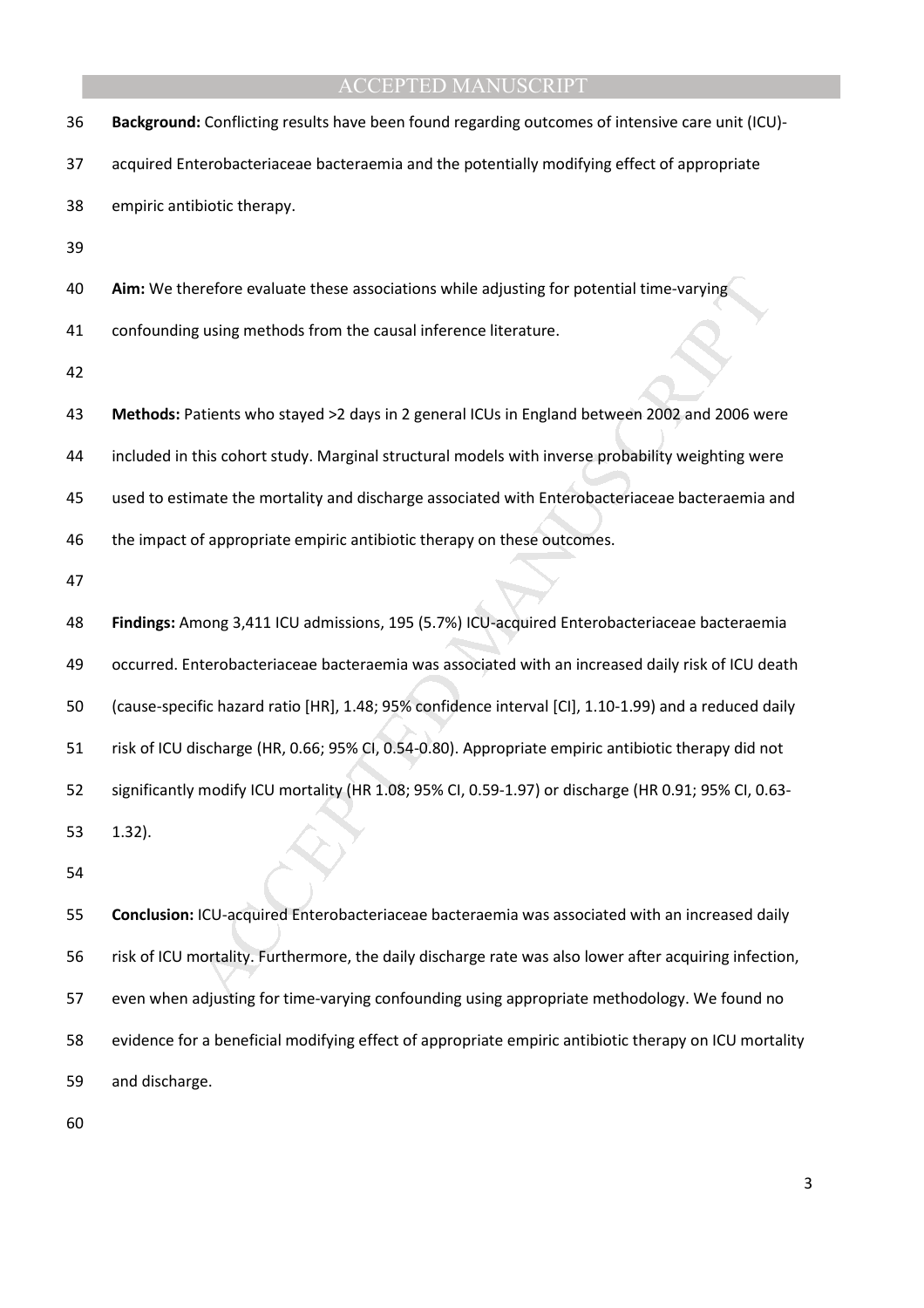61

#### 62 **Introduction**

63 Bacteraemia is estimated to affect approximately 1.2 million people in Europe each year, of which 64 up to 35% have a nosocomial-onset.<sup>1</sup> Particularly in intensive care unit (ICU) settings, patients have 65 an elevated risk of acquiring bacteraemia due to the severity of their illness and frequent use of invasive procedures, such as central line catheterisation.<sup>2</sup> 66

67

*I* risk of acquiring bacteraemia due to the severity of their illness and frequent use of<br>ocedures, such as central line catheterisation.<sup>2</sup><br>relaceae are common causative pathogens of bacteraemia.<sup>3</sup> None of the studies 68 Enterobacteriaceae are common causative pathogens of bacteraemia.<sup>3</sup> None of the studies that 69 evaluated ICU-acquired Enterobacteriaceae bacteraemia outcomes<sup>2,4,5</sup> have addressed potential 70 confounding by time-varying factors using appropriate methodology. The severity of illness of 71 patients may be both a cause and effect of acquiring Enterobacteriaceae. Standard regression 72 methods have been shown to be inadequate to account for such complex patterns of time-varying 73 confounding by severity of illness; alternative solutions have been proposed instead, such as inverse 74 probability weighting.<sup>6-10</sup> Because of the lack of studies that make use of such methods, it is not clear 75 to what extent patients die due to or only with ICU-acquired Enterobacteriaceae bacteraemia.

76

77 While several studies indicate that, especially among critically ill patients, appropriate empiric 78 treatment for bacteraemia is associated with reduced mortality, $11-19$  many other studies did not find 79 a protective effect.<sup>20-30</sup> Several analyses combined community- and hospital-acquired bacteraemia, 80 adjusting for potential confounders measured at admission and/or at the day of bacteraemia onset, 81 but did not use all available daily information about patients between admission and acquiring the 82 bacteraemia.

83

84 Here, we evaluate the impact of Enterobacteriaceae bacteraemia on ICU discharge and mortality,

85 adjusting for potential time-varying confounding using inverse probability weighting. In addition, we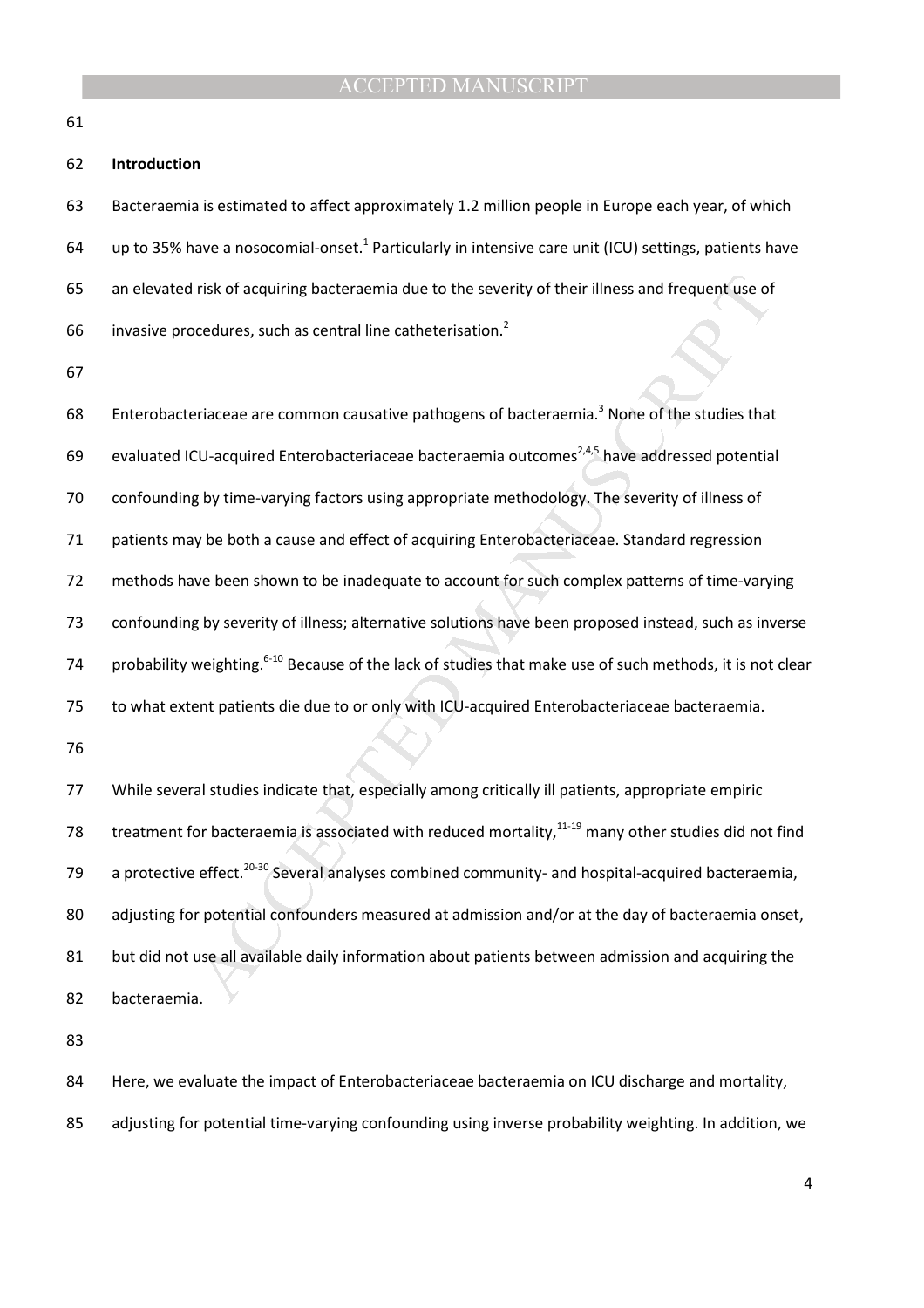MANUSCRIPT 86 estimate the influence of appropriate empiric antibiotic treatment on these outcomes using the 87 same methodology. 88 89 90 91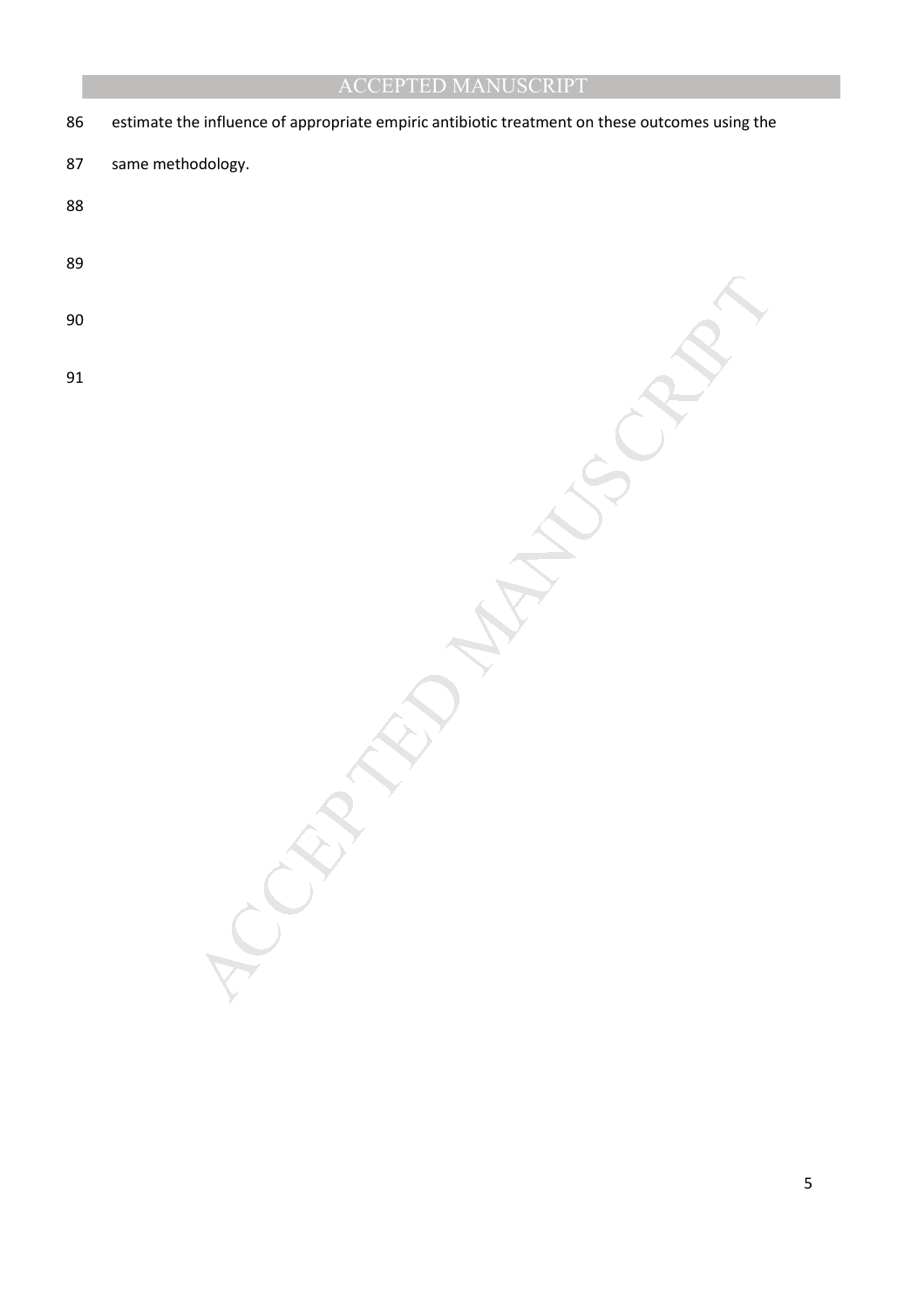#### 92 **Methods**

#### 93 *Patient data*

excluded. From the remaining cohort, we excluded patients with a blood culture<br>Enterobacteriaceae during the first 2 days in the ICU, to exclude community-acquire<br>gender, type of admission (surgical or medical), and ICU wa 94 Clinical records of all patients admitted to one of two general ICUs at Guy's and St Thomas' Hospitals 95 (London, UK) between 2002 and 2006 were obtained. Patients with an ICU length of stay of less than 96 3 days were excluded. From the remaining cohort, we excluded patients with a blood culture 97 positive for Enterobacteriaceae during the first 2 days in the ICU, to exclude community-acquired 98 cases. Age, gender, type of admission (surgical or medical), and ICU ward were recorded at ICU 99 admission. The following variables were recorded at baseline and subsequently on a daily basis: 100 Acute Physiology and Chronic Health Evaluation (APACHE) II score, receipt of systemic 101 antimicrobials, mechanical ventilation, central lines, and renal replacement therapy. In addition, we 102 obtained admission, discharge and mortality data, and microbial culture and sensitivity test results. 103 The effect of the first ICU-acquired microbiological proven Enterobacteriaceae bacteraemia was 104 modelled. Patients were considered to have received appropriate empiric treatment if they were 105 prescribed one or more systemic doses of one or more antibiotics to which the organism cultured 106 was sensitive *in vitro* on the day the blood culture was taken.<sup>20</sup> 107 108 *Marginal structural model* 

109 Marginal structural models along with inverse probability weighting were used to adjust for 110 confounding by severity of illness.

111 In particular, a pseudo-population was constructed by reweighting patients in the risk set on each 112 day (all patients who did not acquire Enterobacteriaceae bacteraemia in one of the previous days) by 113 the inverse of the product of the conditional probabilities of the observed infection status before 114 that day, given the history of time-varying confounders.<sup>7-9</sup> After weighting, a pseudo-population 115 remains in which there is no further time-varying confounding by the considered confounders. To 116 additionally estimate the effect of appropriate empiric antibiotic therapy on ICU mortality and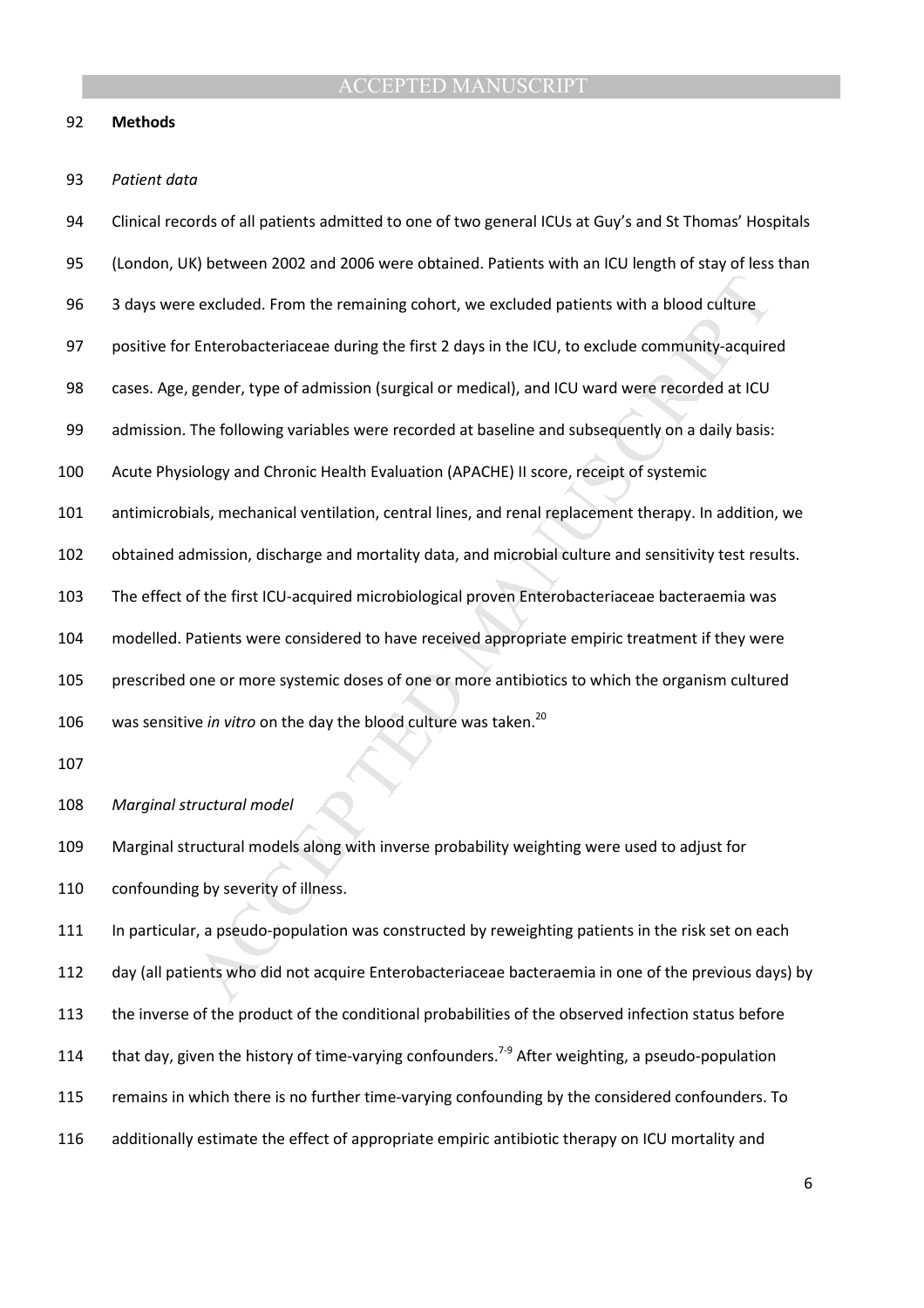| 117 | discharge, we multiplied the obtained weights for infected patients, from the time of infection        |
|-----|--------------------------------------------------------------------------------------------------------|
| 118 | onwards, by the reciprocal of the conditional probability that their bacteraemia was appropriately     |
| 119 | treated or not, given time-varying confounders on the previous day. These weights were calculated      |
| 120 | as described in Appendix 1.                                                                            |
| 121 |                                                                                                        |
| 122 |                                                                                                        |
| 123 | The marginal structural model was fitted using weighted Cox proportional hazard regression with        |
| 124 | robust standard errors, thereby accounting for ICU mortality and discharge being competing events.     |
| 125 | We included the baseline variables used for stabilization of the weights in the final model, to take   |
| 126 | into account possible residual confounding by those variables. <sup>31</sup> To evaluate the effect of |
| 127 | Enterobacteriaceae bacteraemia, we included a time-varying indicator which was zero before             |
| 128 | infection and one from the time of infection onwards. The model that was used to estimate the          |
| 129 | effect of appropriate empiric treatment additionally included an indicator for appropriate treatment,  |
| 130 | which equalled one if a patient received appropriate empiric antibiotic treatment and zero if the      |
| 131 | patient either received inappropriate empiric treatment or not (yet) acquired Enterobacteriaceae       |
| 132 | bacteraemia.                                                                                           |
| 133 |                                                                                                        |
| 134 | Although there were no missing values at baseline, there were missing values for the APACHE II         |
| 135 | score in 3.7% of the subsequent days. Those missing values were imputed using the last observation     |
| 136 | carried forward method.                                                                                |
| 137 |                                                                                                        |
| 138 | All models were built using R version 3.2.1 (R Foundation for Statistical Computing, Vienna, Austria;  |

- 139 packages "ipw", "splines", "survival", "zoo"). The proportional hazard assumption was evaluated
- 140 graphically by plotting weighted Schoenfeld residuals for all proportional hazards models.
- 141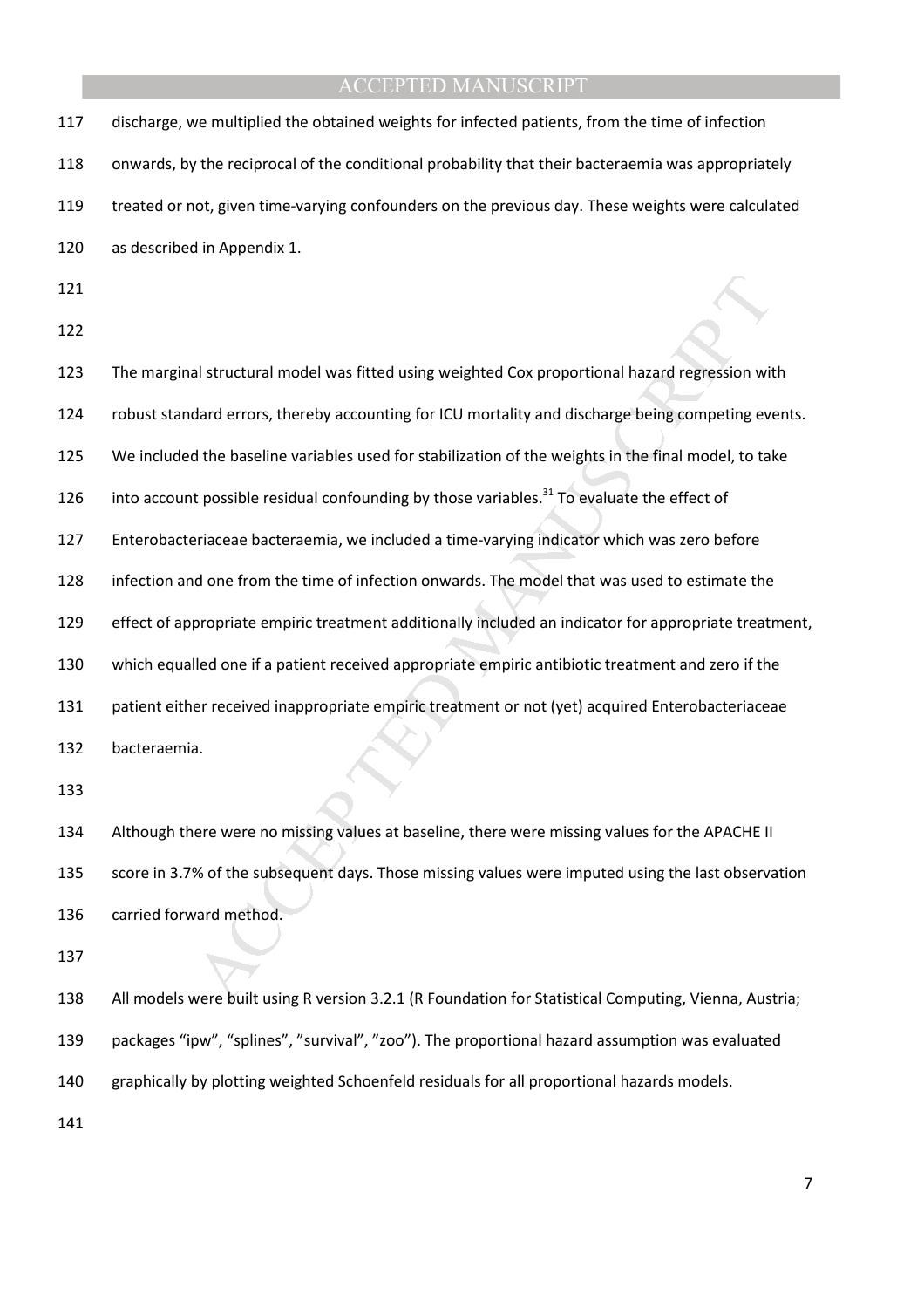142 Scenario analysis

143 Despite extensive confounding adjustment, appropriate treatment may still be a marker of more-

144 severe infection. To assess whether this may, indeed, be the case, we evaluated whether patients

- 145 with more severe infections were more likely to receive appropriate empiric antibiotic treatment.
- 146 Severe Enterobacteriaceae bacteraemia was defined by the clinical presence of at least three of the
- 147 following indicators: i) respiratory rate of 22/min or greater; ii) systolic blood pressure of 100mm Hg

148 or less; iii) temperature >38.5°C; iv) white blood cell count >15,000/mm<sup>3</sup>.

- robacteriaceae bacteraemia was defined by the clinical presence of at least three of<br>dicators: i) respiratory rate of 22/min or greater; ii) systolic blood pressure of 100mr<br>emperature >38.5°C; iv) white blood cell count > 149 Further adjustment for the severity of infection measured on the day the blood culture was taken
- 150 could also bias the results, as severity markers may actually be measured after initiation of and
- 151 hence affected by (in)appropriate empiric antibiotic therapy. Therefore, we fitted a logistic
- 152 regression model among patients with Enterobacteriaceae bacteraemia and compared the odds of
- 153 receiving appropriate treatment for severe versus non-severe Enterobacteriaceae bacteraemia,

154 while adjusting for covariates measured the day before acquiring the bacteraemia.

- 155
- 156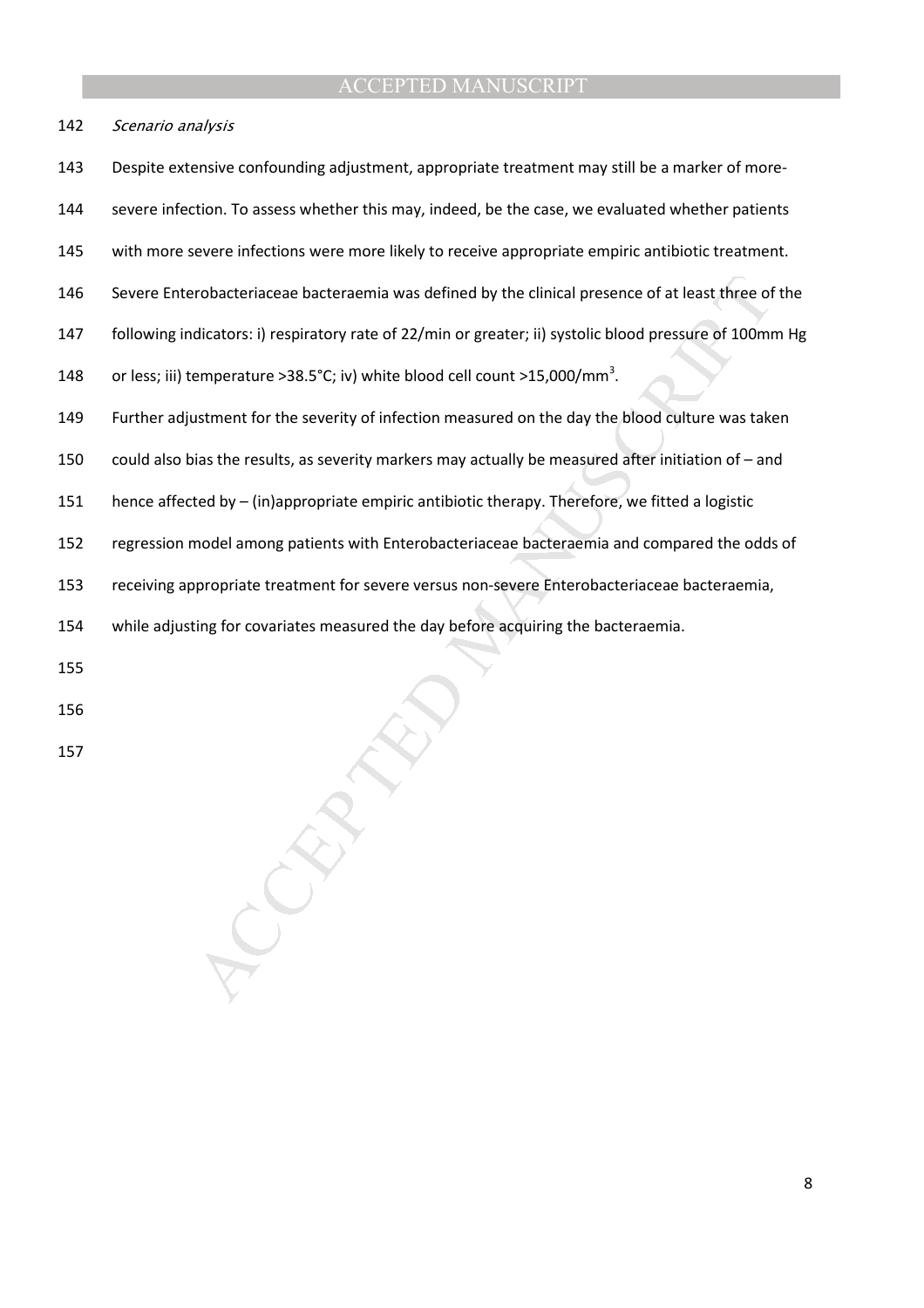#### 158 **Results**

159 In total, 3,121 patients were included in the study, contributing 3,411 ICU admissions with a length

- 160 of stay of at least 3 days and without having a blood culture positive for Enterobacteriaceae during
- 161 the first two days in the ICU. Among those 3,411 ICU admissions, 195 (5.7%) ICU-acquired
- 162 Enterobacteriaceae bloodstream infections occurred. In 173 (88.7%) cases, only one type of
- 163 Enterobacteriaceae was isolated from the blood, while for 20 cases 2 (10.3%), and for 2 cases 3 (1%)
- 164 different types were isolated. The isolated microorganisms were *Escherichia coli* (n=63),
- 165 *Enterobacter* spp. (n=57), *Klebsiella* spp. (n=50), *Proteus* spp. (n=23), *Serratia* spp. (n=19) and
- 166 *Citrobacter* spp. (n=7). Median time from ICU admission to bacteraemia onset was 10 (25th 75th
- 167 percentile, 7-17) days.

168

eriaceae bloodstream infections occurred. In 173 (88.7%) cases, only one type of<br>
eriaceae was isolated from the blood, while for 20 cases 2 (10.3%), and for 2 cases 3<br>
pes were isolated. The isolated microorganisms were 169 Patient characteristics on admission are shown in Table I. The crude ICU mortality risk of patients 170 that acquired Enterobacteriaceae bacteraemia was 40.0% compared to 19.5% for patients who did 171 not. Median unadjusted length of stay in the ICU was 22 days (25th-75th percentile, 14-40) for 172 patients acquiring bacteraemia and 7 days (25th – 75th percentile, 4-13) for patients who remained 173 bacteraemia-free.

174

175 Using a marginal structural model, ICU-acquired Enterobacteriaceae bacteraemia was associated 176 with an increased daily risk of death in the ICU (cause-specific hazard ratio [HR], 1.48; 95% 177 confidence interval [CI], 1.10-1.99) (Table II). The daily risk of ICU discharge was reduced (cause-178 specific HR, 0.66; 95% CI, 0.54-0.80), thereby increasing the length of stay and therefore the overall 179 number of ICU deaths. 180 When extreme weights are generated, inference using marginal structural models is less reliable.<sup>6,7</sup>

181 The inverse probability weights used in our marginal structural models had a median and mean of

182 0.99 and 0.99, an interquartile range and standard deviation of 0.03 and 0.19, a minimum of 0.13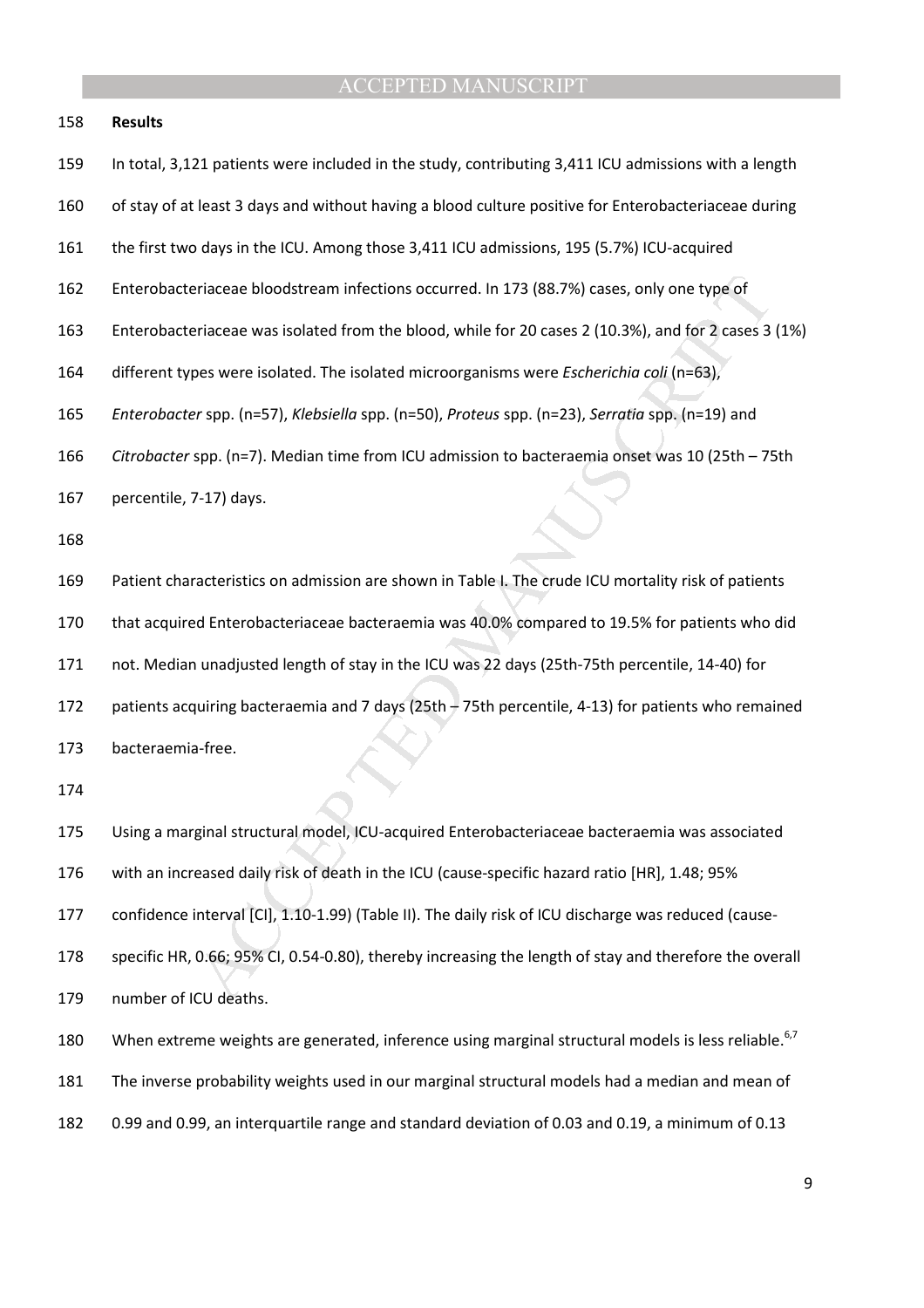| 183 | and maximum of 3.24. These values indicate that our analyses are not negatively affected by                  |
|-----|--------------------------------------------------------------------------------------------------------------|
| 184 | extreme weights.                                                                                             |
| 185 |                                                                                                              |
| 186 | Appropriate empiric antibiotic treatment                                                                     |
| 187 | Of all bacteraemia cases caused by Enterobacteriaceae (n=195), 74 (38%) received appropriate                 |
| 188 | empiric antibiotic treatment at the day the blood sample was taken. Of those appropriate empiric             |
| 189 | antibiotic treatment courses, 92% were with at least one of six antibiotics (gentamicin, ceftazidime,        |
| 190 | ciprofloxacin, piperacillin/tazobactam, meropenem and amikacin) recommended in local guidelines              |
| 191 | (Appendix 2). <sup>32</sup> Of all patients who did not receive appropriate empiric treatment on the day of  |
| 192 | infection (n=121), 73 (60%) did receive appropriate treatment at some point during their stay. A             |
| 193 | switch to appropriate antibiotic treatment occurred for 79% of these patients within 2 days,                 |
| 194 | indicating that if a change was made, it was usually done based on clinical symptoms and before the          |
| 195 | full microbiological test results, particularly susceptibility test results, were available. In our analysis |
| 196 | we only took into account whether treatment was appropriate on the day the sample was taken.                 |
| 197 |                                                                                                              |
| 198 | Appropriate treatment was not significantly associated with the daily risk of ICU mortality (cause-          |
| 199 | specific HR 1.08; 95% CI, 0.59-1.97) or ICU discharge (cause-specific HR 0.91; 95% CI, 0.63-1.32). The       |
| 200 | weights used to reweight the patient population had a median and mean of 0.99 and 1.00, an                   |
| 201 | interquartile range and standard deviation of 0.03 and 0.24 (min. 0.14, max. 5.21).                          |
| 202 |                                                                                                              |
| 203 | Secondary analysis showed that severe infections were not associated with an increased odds of               |
| 204 | receiving appropriate empiric antibiotics (adjusted odds ratio, 1.09; 95% CI, 0.59-2.01).                    |
| 205 |                                                                                                              |
|     |                                                                                                              |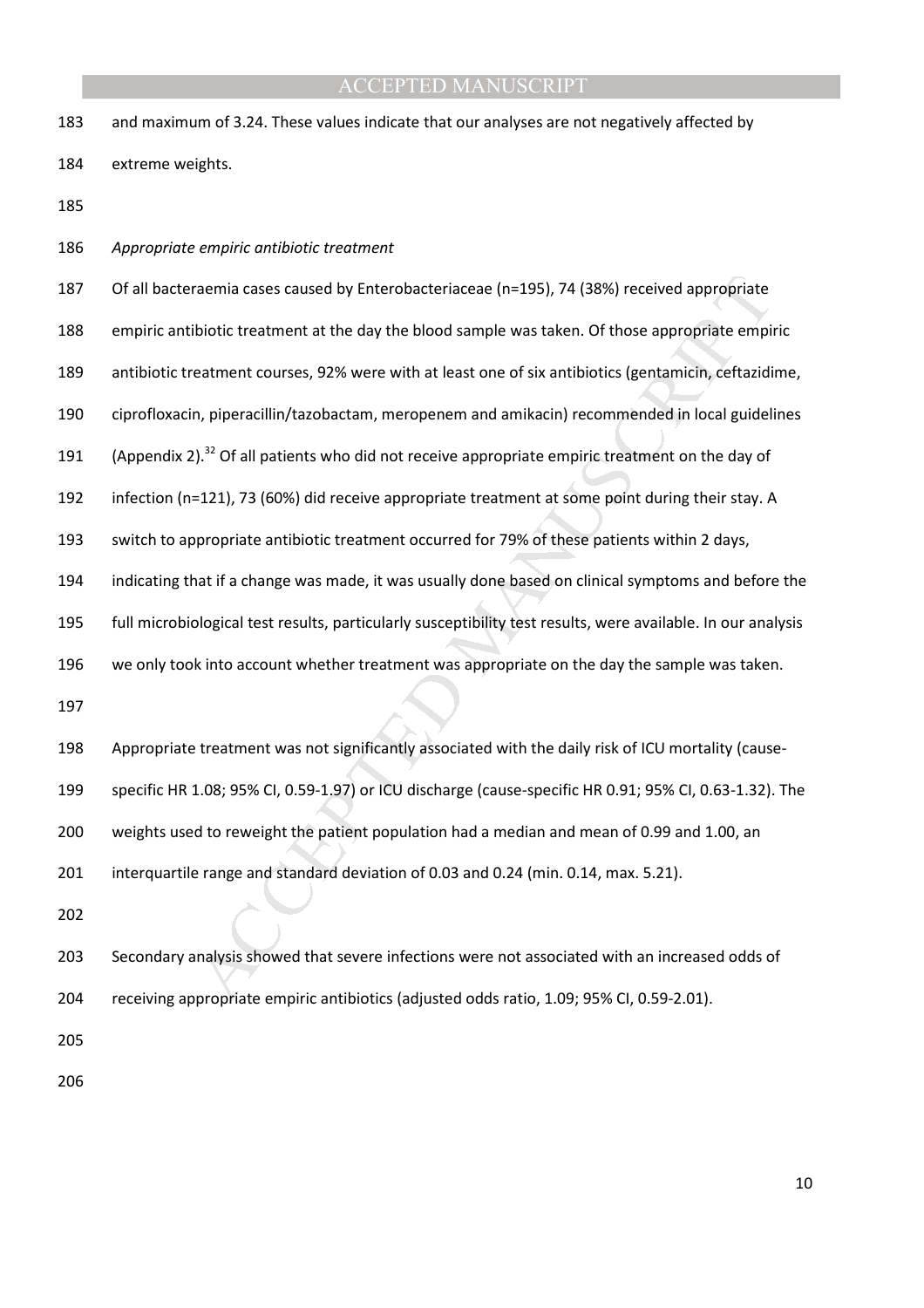#### 207 **Discussion**

nodel. Additional length of stay and ICU mortality associated with ICU-acquired<br>eriaceae bacteraemia was irrespective of initial empiric treatment, i.e. whether this v<br>or inappropriate.<br>preting the results, it should be no 208 In this study, ICU-acquired Enterobacteriaceae bacteraemia had a substantial impact on ICU 209 mortality. Moreover, the daily discharge rate was also substantially lower among patients that 210 acquired such an infection, even after adjusting for time-varying confounding using a marginal 211 structural model. Additional length of stay and ICU mortality associated with ICU-acquired 212 Enterobacteriaceae bacteraemia was irrespective of initial empiric treatment, i.e. whether this was 213 appropriate or inappropriate. 214 215 When interpreting the results, it should be noted that our analysis assessed the influence of 216 acquiring Enterobacteriaceae bacteraemia versus not acquiring it on clinical outcomes. Information 217 about bacteraemia caused by other pathogens was ignored. A direct comparison of effect estimates 218 with other studies evaluating the effect of ICU-acquired Enterobacteriaceae bacteraemia is difficult 219 due to different clinical settings, focus on specific bacteria belonging to the Enterobacteriaceae

220 family, and different methodology.

221

222 We found no evidence for initial appropriate empiric antibiotic therapy being associated with ICU 223 mortality or length of stay. Our findings are in line with several recent studies that did not find an 224 association between inappropriate antibiotic therapy and mortality.<sup>20-30</sup> A recent prospective 225 evaluation of empiric antibiotic therapy and mortality in ten English acute hospitals did not find an 226 association between inappropriate empiric antibiotic therapy and mortality at 7 or 30 days (adjusted 227 OR 0.82; 95% CI 0.35-1.94 and adjusted OR 0.92; 95% CI 0.50-1.66, respectively).<sup>20</sup> In that study, it 228 was suggested that the contrasting results with the older literature may reflect advances in 229 supportive care, changes in patient mix and differences in the main antibiotic classes used.<sup>20</sup> Another 230 factor that may contribute to the contrasting results in the literature is the substantial variation in 231 methodological quality of different studies. $^{13}$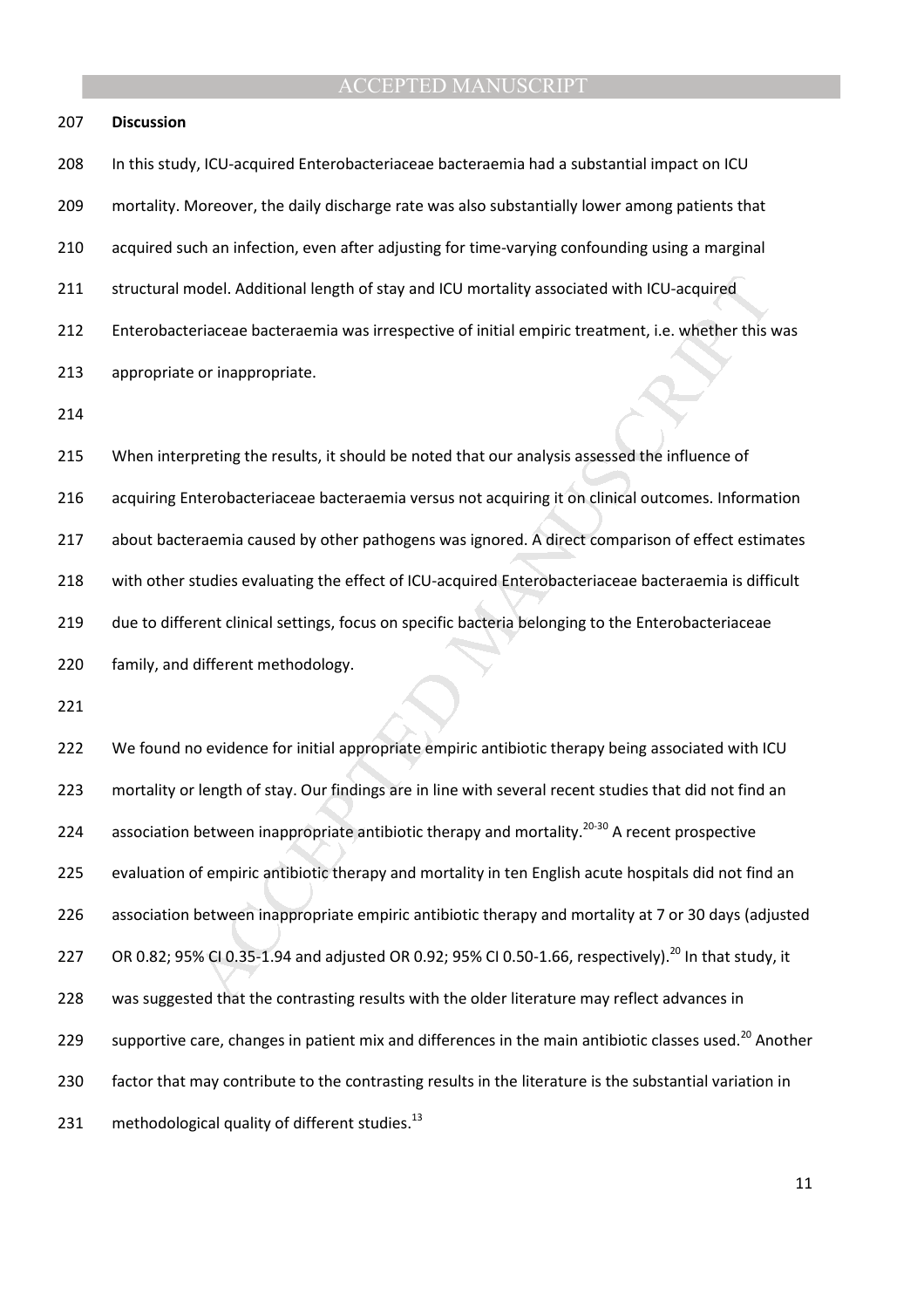| 232 |                                                                                                                   |
|-----|-------------------------------------------------------------------------------------------------------------------|
| 233 | We evaluated whether more severe infections were more likely to receive appropriate empirical                     |
| 234 | treatment. However, we found no evidence for severe infections being associated with appropriate                  |
| 235 | empiric treatment. Unfortunately, the data were too limited to be able to assess whether                          |
| 236 | appropriate empiric treatment is only effective in severely ill patients or other subgroups. <sup>17</sup>        |
| 237 |                                                                                                                   |
| 238 | Another explanation of the absence of a protective effect may be that the majority of switches to                 |
| 239 | appropriate treatment occurred within 2 days after the blood sample was taken. Hence, changes or                  |
| 240 | escalation of therapy, if necessary from a clinical perspective, were typically done without                      |
| 241 | knowledge of microbiological test results and based on clinical assessment. Such switches may have                |
| 242 | occurred timely enough to prevent potential detrimental effects of initial inappropriate empiric                  |
| 243 | treatment. This has also been observed in a randomized controlled trial evaluating the potential                  |
| 244 | impact of rapid diagnostic tests, where escalation of therapy often happened before the full lab                  |
| 245 | results were available. <sup>33</sup> Although not powered to assess mortality and length of stay, that trial did |
| 246 | not observe lower mortality rates or higher discharge rates among patients in the rapid diagnostic                |
| 247 | test arms, despite a shorter time to first appropriate antibiotic escalation. <sup>33</sup>                       |
| 248 |                                                                                                                   |
| 249 | <b>Strengths and limitations</b>                                                                                  |
| 250 | This is the first study evaluating the effect of ICU-acquired Enterobacteriaceae bacteraemia on ICU               |
| 251 | discharge and mortality, while addressing confounding by the evolution of disease prior to infection              |
| 252 | using appropriate methodology. Data were available for several years, providing sufficient power to               |
| 253 | focus on Enterobacteriaceae instead of all Gram-negative bacteria grouped together.                               |
| 254 |                                                                                                                   |
| 255 | Although we took into account as much information as possible and applied advanced statistical                    |

256 methodology to correct for confounding, several limitations must be acknowledged.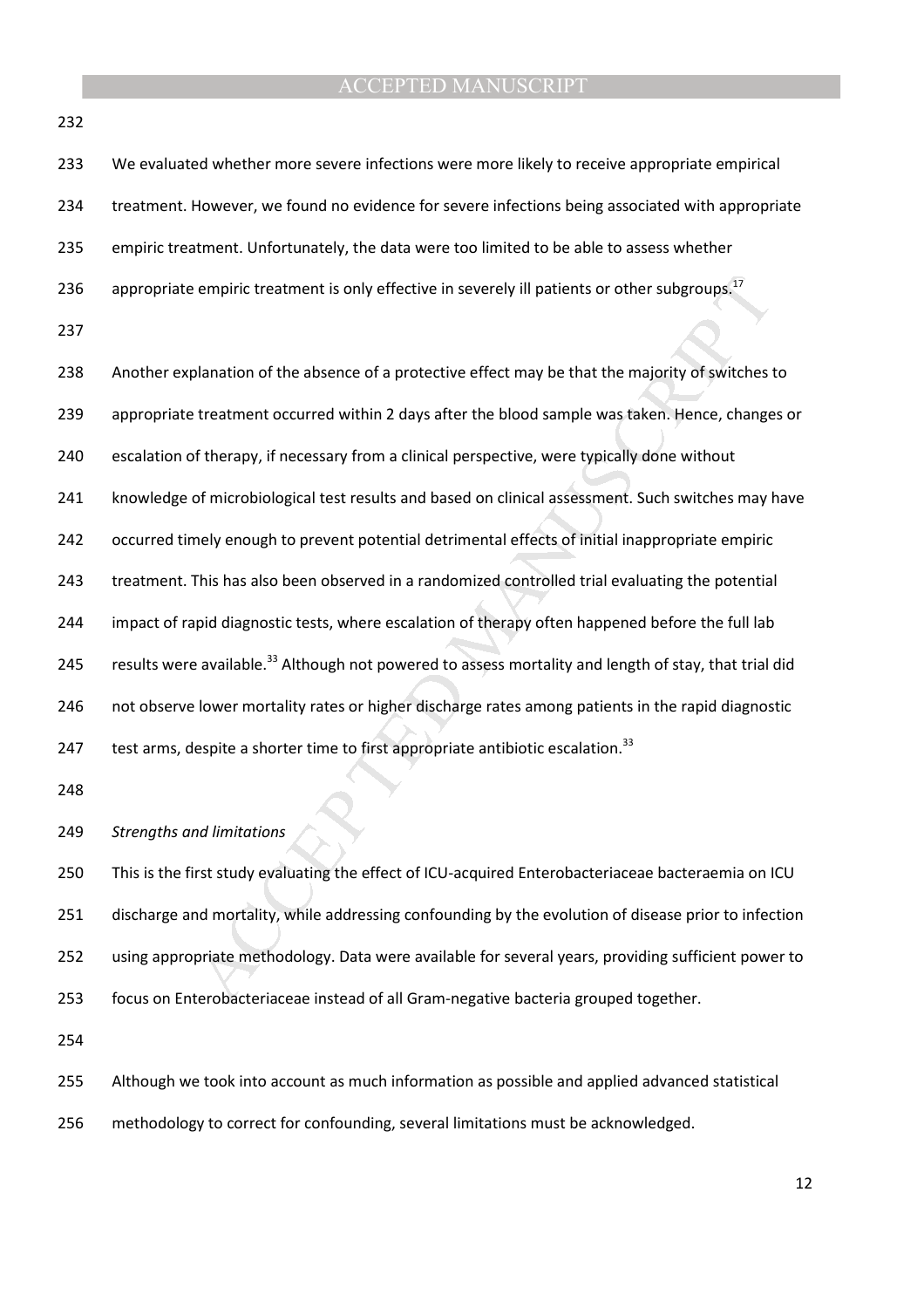| 257 | Despite marginal structural models allowing appropriate adjustment for time-varying confounding,               |
|-----|----------------------------------------------------------------------------------------------------------------|
| 258 | these techniques remain vulnerable to unmeasured or residual confounding. For example, urinary                 |
| 259 | focus may be associated with more resistance and hence more likely inappropriate treatment and at              |
| 260 | the same time be associated with less severe outcomes than other foci. <sup>20</sup> This may have resulted in |
| 261 | an underestimation of the beneficial effect of appropriate empiric antibiotic therapy.                         |
| 262 | We evaluated ICU discharge and mortality in the ICU, but follow-up beyond the ICU would have                   |
| 263 | been necessary to fully capture the effect of ICU-acquired Enterobacteriaceae bacteraemia on                   |
| 264 | mortality or total hospital stay.                                                                              |
| 265 |                                                                                                                |
| 266 | Appropriateness of empiric antibiotic treatment was determined based on in vitro susceptibility                |
| 267 | tests. However, treatment classified as inappropriate potentially had some activity in vivo. <sup>20</sup>     |
| 268 | Likewise, in vitro susceptibility does not guarantee susceptibility in vivo.                                   |
| 269 |                                                                                                                |
| 270 | Due to data limitations in records of more recent years, we had to restrict our analysis to the years          |
| 271 | 2002-2006. Since then, the number of Enterobacteriaceae bacteraemia cases resistant to the most                |
| 272 | commonly used antibiotics has increased. <sup>3</sup> Although this might result in selection of appropriate   |
| 273 | empiric antibiotic therapy being more difficult in recent years compared with our period of study,             |
| 274 | this would unlikely substantially affect the modifying effect of appropriate empiric antibiotic therapy        |
| 275 | itself.                                                                                                        |
| 276 |                                                                                                                |
| 277 | Preferably, for future analysis, a large multi-centre prospective study will be performed, collecting          |
| 278 | information about all potential confounders at baseline and during the ICU-stay. Robust estimates              |
| 279 | can be obtained by analysing such data using inverse probability weighting for marginal structural             |
| 280 | models, G-estimation for structural nested models, or G-computation. <sup>6</sup>                              |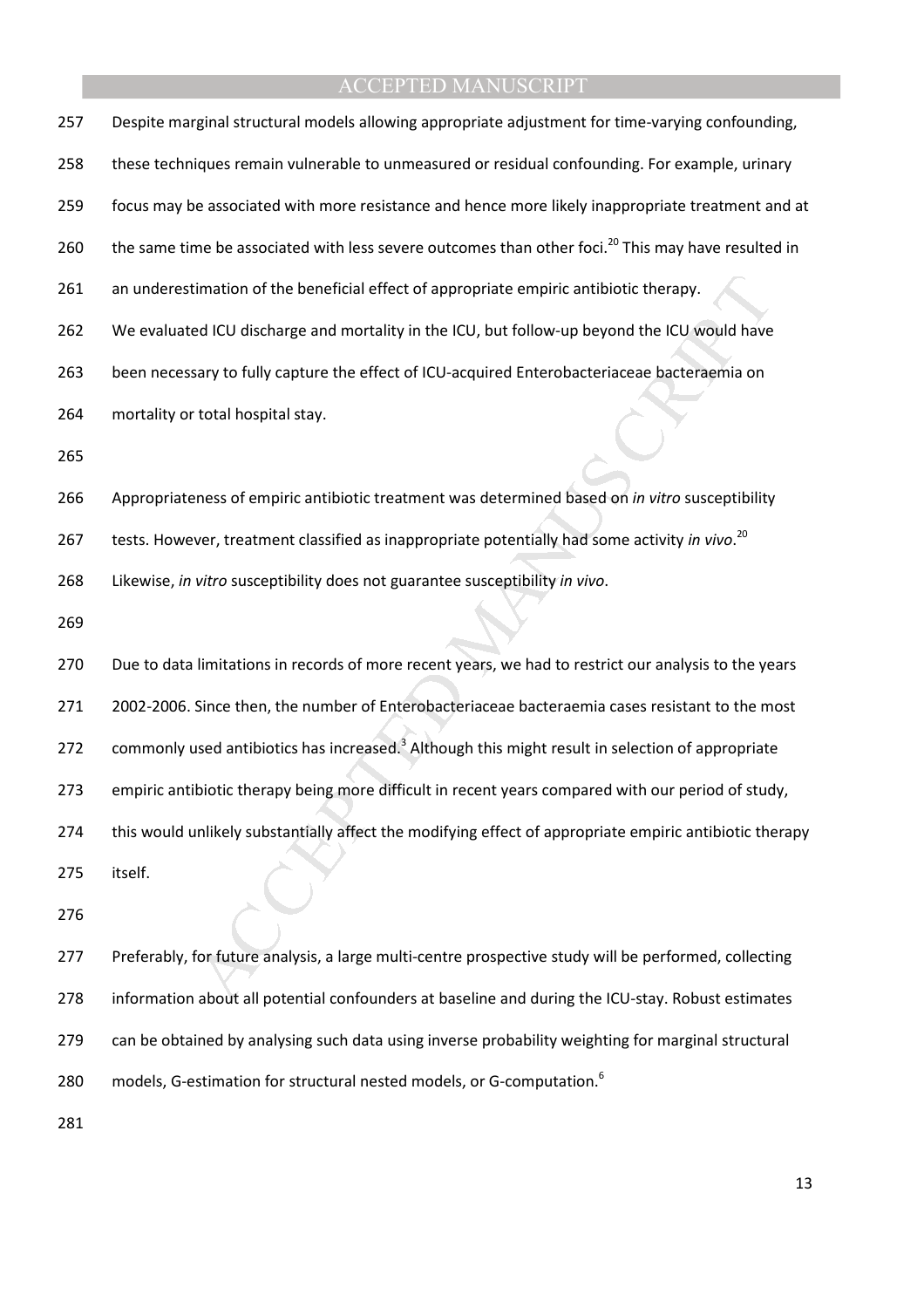methodology, these associations were not modified by appropriate empiric antibiotic therapy<br>Although our results do not exclude a beneficial impact of empiric antibiotic therapy<br>ty and discharge, they suggest the health-ec 282 ICU-acquired Enterobacteriaceae bacteraemia was associated with an increased daily risk of ICU 283 mortality. Furthermore, the daily discharge rate was also lower after acquiring infection, even when 284 adjusting for time-varying confounding using marginal structural models. When taking into account 285 daily information about patients between ICU admission and acquiring bacteraemia using 286 appropriate methodology, these associations were not modified by appropriate empiric antibiotic 287 treatment. Although our results do not exclude a beneficial impact of empiric antibiotic therapy on 288 ICU mortality and discharge, they suggest the health-economic benefit of rapid diagnostic testing in 289 the ICU setting may be less than initially anticipated and may rely mostly on reductions in antibiotic 290 use and resulting resistance. 291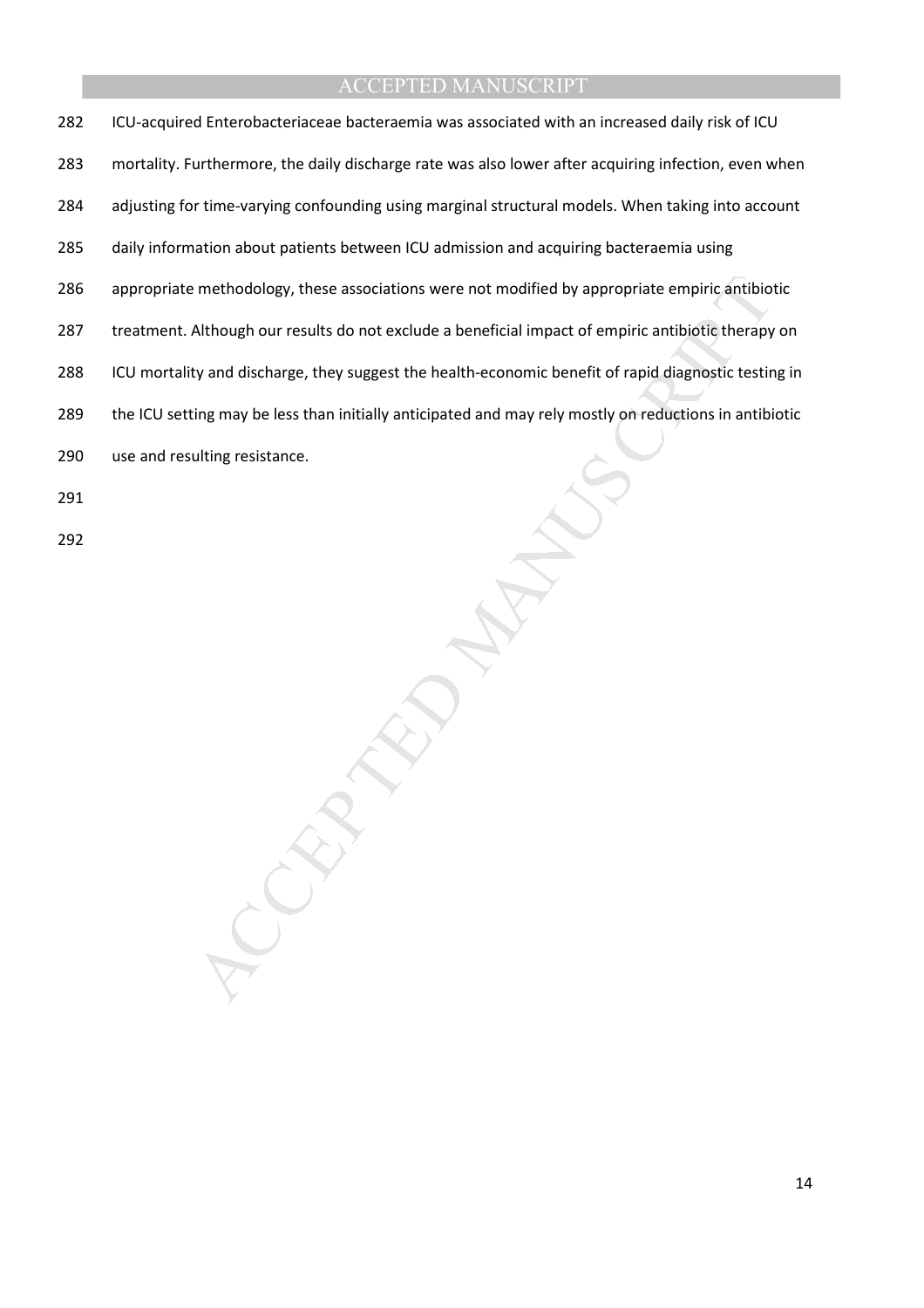#### 293 **Funding**

- 294 *Financial support.* This research was supported by the National Institute for Health Research (NIHR)
- 295 Biomedical Research Centre based at Guy's and St Thomas' NHS Foundation Trust and King's College
- 296 London, programme of Infection and Immunity (RJ112/N027) awarded to JE, and the NIHR
- on for Leadership in Applied Health Research and Care (CLAHRC) South London at Kir<br>pital NHS Foundation Trust, awarded to JE and RB.<br>interest: None 297 Collaboration for Leadership in Applied Health Research and Care (CLAHRC) South London at King's
- 298 College Hospital NHS Foundation Trust, awarded to JE and RB.
- 299
- 300 *Conflicts of interest*: None
- 301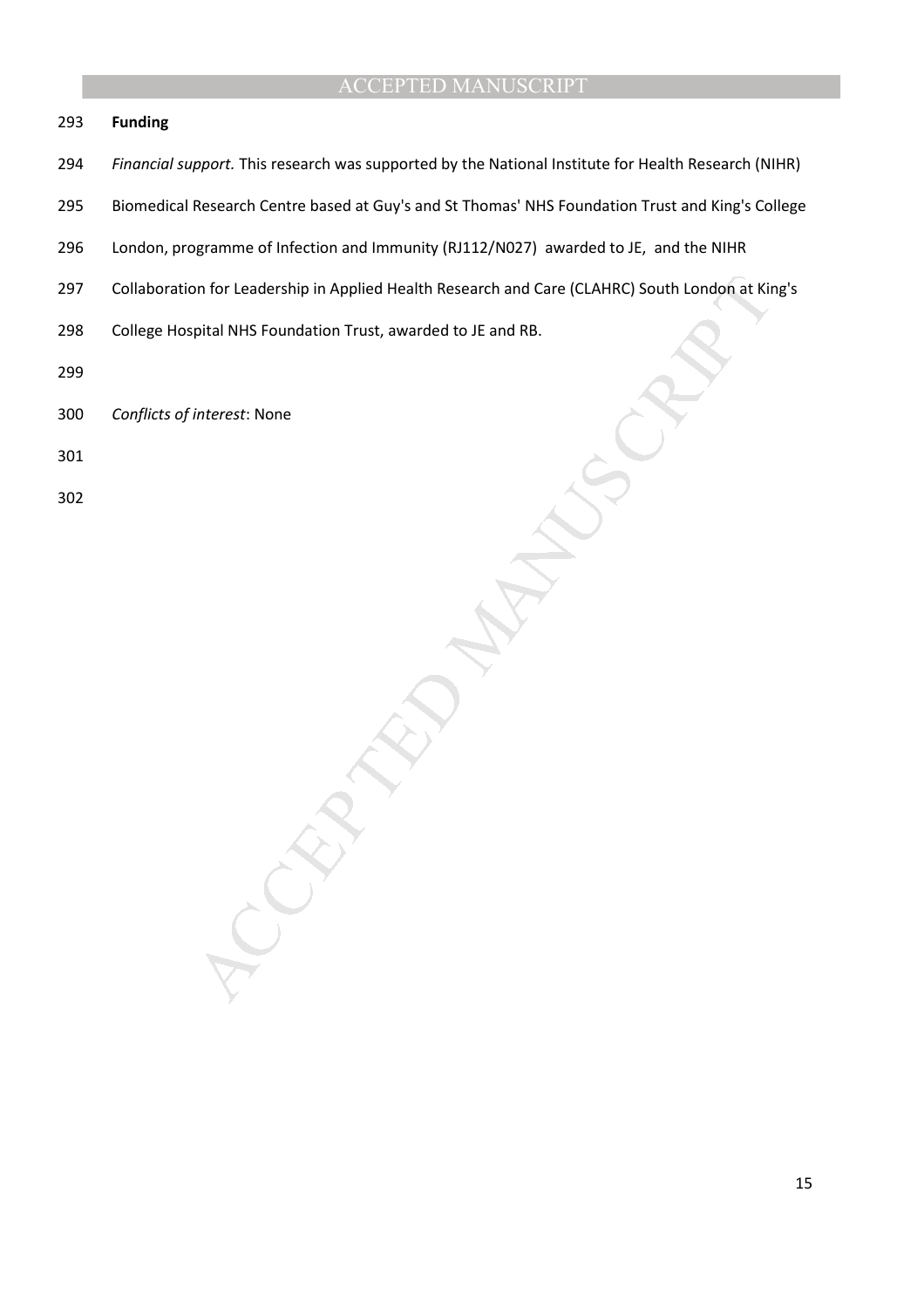#### 303 **References**

- 304 1. Goto M, Al-Hasan MN. Overall burden of bloodstream infection and nosocomial bloodstream
- 305 infection in North America and Europe. *Clin Microbiol Infect* 2013;19:501-509.
- 306 2. Lambert ML, Suetens C, Savey A, et al. Clinical outcomes of health-care-associated infections and
- 307 antimicrobial resistance in patients admitted to European intensive-care units: A cohort study.
- 308 *Lancet Infect Dis* 2011;11:30-38.
- 309 3. ESPAUR writing committee, public health England. English surveillance programme for
- 310 antimicrobial utilisation and resistance (ESPAUR) 2010 to 2014. Report 2015. Available at:
- al resistance in patients admitted to European intensive-care units: A cohort study,<br>
t. *Dis* 2011;11:30-38.<br>
writing committee, public health England. English surveillance programme for<br>
al utilisation and resistance (ES 311 https://www.gov.uk/government/uploads/system/uploads/attachment\_data/file/477962/ESPAUR\_
- 312 Report\_2015.pdf. Accessed November 3 2016.
- 313 4. Vandijck DM, Depaemelaere M, Labeau SO, et al. Daily cost of antimicrobial therapy in patients
- 314 with intensive care unit-acquired, laboratory-confirmed bloodstream infection. *Int J Antimicrob*
- 315 *Agents* 2008;31:161-165.
- 316 5. Ko HK, Yu WK, Lien TC, et al. Intensive care unit-acquired bacteremia in mechanically ventilated
- 317 patients: Clinical features and outcomes. *PLoS One* 2013;8:e83298.
- 318 6. Vansteelandt S, Joffe M. Structural nested models and g-estimation: The partially realized
- 319 promise. *Statistical Science* 2014;29:707-731.
- 320 7. Hernan MA, Brumback B, Robins JM. Marginal structural models to estimate the causal effect of
- 321 zidovudine on the survival of HIV-positive men. *Epidemiology* 2000;11:561-570.
- 322 8. Bekaert M, Vansteelandt S, Mertens K. Adjusting for time-varying confounding in the
- 323 subdistribution analysis of a competing risk. *Lifetime Data Anal* 2010;16:45-70.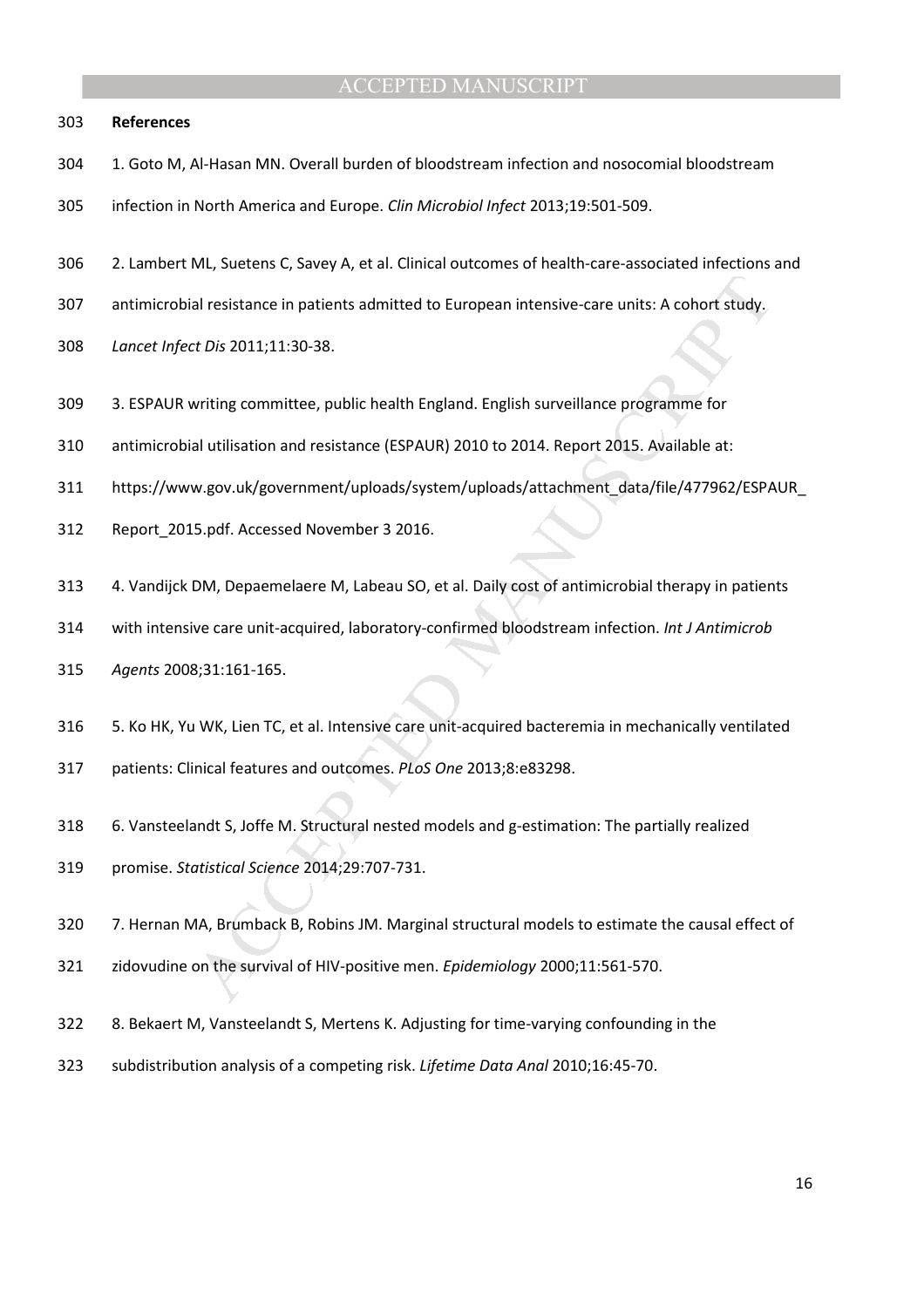- 324 9. Vansteelandt S, Mertens K, Suetens C, Goetghebeur E. Marginal structural models for partial
- 325 exposure regimes. *Biostatistics* 2009;10:46-59.
- 326 10. Bekaert M, Benoit D, Decruyenaere J, Stijn Vansteelandt. Reply to wolkewitz et al. *Intensive Care*

327 *Med* 2010;36:550.

328 11. Leibovici L, Shraga I, Drucker M, Koningsberger H, Samra Z, Pitlik SD. The benefit of appropriate

329 empirical antibiotic treatment in patients with bloodstream infection. *J Intern Med* 1998;244:379-

330 386.

- 331 12. Ibrahim EH, Sherman G, Ward S, Fraser VJ, Kollef MH. The influence of inadequate antimicrobial
- 332 treatment of bloodstream infections on patient outcomes in the ICU setting. *Chest* 2000;118:146-

333 155.

- 334 13. Paul M, Shani V, Muchtar E, Kariv G, Robenshtok E, Leibovici L. Systematic review and meta-
- 335 analysis of the efficacy of appropriate empiric antibiotic therapy for sepsis. *Antimicrob Agents*

336 *Chemother* 2010;54:4851-4863.

- 337 14. Tumbarello M, Sali M, Trecarichi EM, et al. Bloodstream infections caused by extended-
- 338 spectrum-beta-lactamase- producing *Escherichia coli*: Risk factors for inadequate initial antimicrobial
- 339 therapy. *Antimicrob Agents Chemother* 2008;52:3244-3252.
- 340 15. Tumbarello M, Sanguinetti M, Montuori E, et al. Predictors of mortality in patients with
- 341 bloodstream infections caused by extended-spectrum-beta-lactamase-producing
- is L, Shraga I, Drucker M, Koningsberger H, Samra Z, Pitlik SD. The benefit of appropriatibiotic treatment in patients with bloodstream infection. *J Intern Med* 1998;244:37<br>
EH, Sherman G, Ward S, Fraser VJ, Kollef MH. Th 342 Enterobacteriaceae: Importance of inadequate initial antimicrobial treatment. *Antimicrob Agents*
- 343 *Chemother* 2007;51:1987-1994.
- 344 16. Valles J, Rello J, Ochagavia A, Garnacho J, Alcala MA. Community-acquired bloodstream infection
- 345 in critically ill adult patients: Impact of shock and inappropriate antibiotic therapy on survival. *Chest*
- 346 2003;123:1615-24.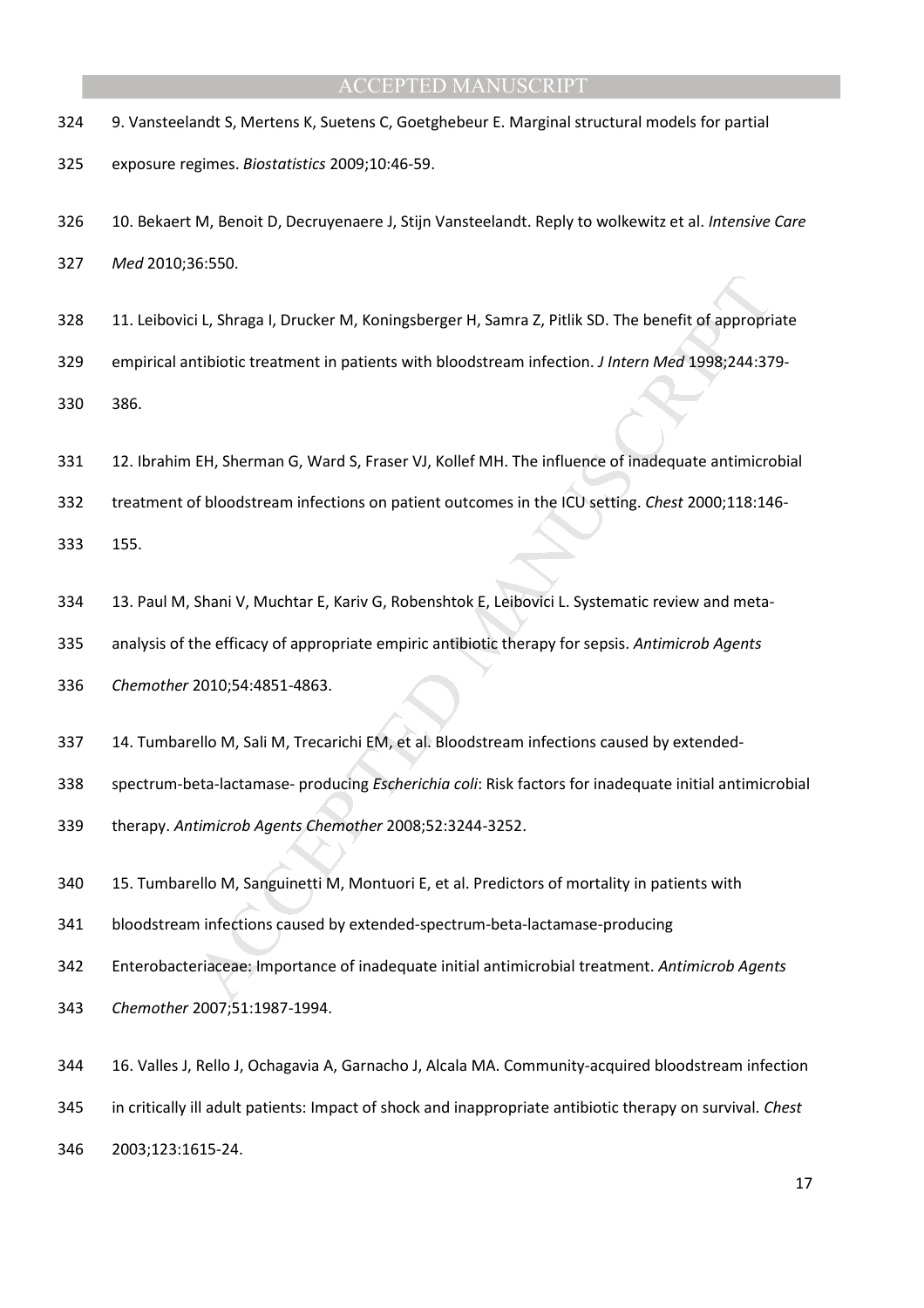- 347 17. Cain SE, Kohn J, Bookstaver PB, Albrecht H, Al-Hasan MN. Stratification of the impact of
- 348 inappropriate empirical antimicrobial therapy for Gram-negative bloodstream infections by
- 349 predicted prognosis. *Antimicrob Agents Chemother* 2015;59:245-250.
- 350 18. Marchaim D, Gottesman T, Schwartz O, et al. National multicenter study of predictors and
- 351 outcomes of bacteremia upon hospital admission caused by Enterobacteriaceae producing
- 352 extended-spectrum beta-lactamases. *Antimicrob Agents Chemother* 2010;54:5099-5104.
- 353 19. Ortega M, Marco F, Soriano A, et al. Analysis of 4758 *Escherichia coli* bacteraemia episodes:
- 354 Predictive factors for isolation of an antibiotic-resistant strain and their impact on the outcome. *J*
- 355 *Antimicrob Chemother* 2009;63:568-574.
- 356 20. Fitzpatrick JM, Biswas JS, Edgeworth JD, et al. Gram-negative bacteraemia; a multi-centre
- 357 prospective evaluation of empiric antibiotic therapy and outcome in English acute hospitals. *Clin*
- 358 *Microbiol Infect* 2016;22:244-251.
- 359 21. Anderson DJ, Moehring RW, Sloane R, et al. Bloodstream infections in community hospitals in
- 360 the 21st century: A multicenter cohort study. *PLoS One* 2014;9:e91713.
- If bacteremia upon hospital admission caused by Enterobacteriaceae producing<br>pectrum beta-lactamases. Ant*imicrob Agents Chemother* 2010;54:5099-5104.<br>M, Marco F, Soriano A, et al. Analysis of 4758 *Escherichia coli* bacte 361 22. Corona A, Bertolini G, Lipman J, Wilson AP, Singer M. Antibiotic use and impact on outcome from
- 362 bacteraemic critical illness: The BActeraemia Study in Intensive Care (BASIC). *J Antimicrob*
- 363 *Chemother* 2010;65:1276-1285.
- 364 23. Frakking FN, Rottier WC, Dorigo-Zetsma JW, et al. Appropriateness of empirical treatment and
- 365 outcome in bacteremia caused by extended-spectrum-beta-lactamase-producing bacteria.
- 366 *Antimicrob Agents Chemother* 2013;57:3092-3099.
- 367 24. Rodriguez-Bano J, Picon E, Gijon P, et al. Risk factors and prognosis of nosocomial bloodstream
- 368 infections caused by extended-spectrum-beta-lactamase-producing *Escherichia coli*. *J Clin Microbiol*
- 369 2010;48:1726-1731.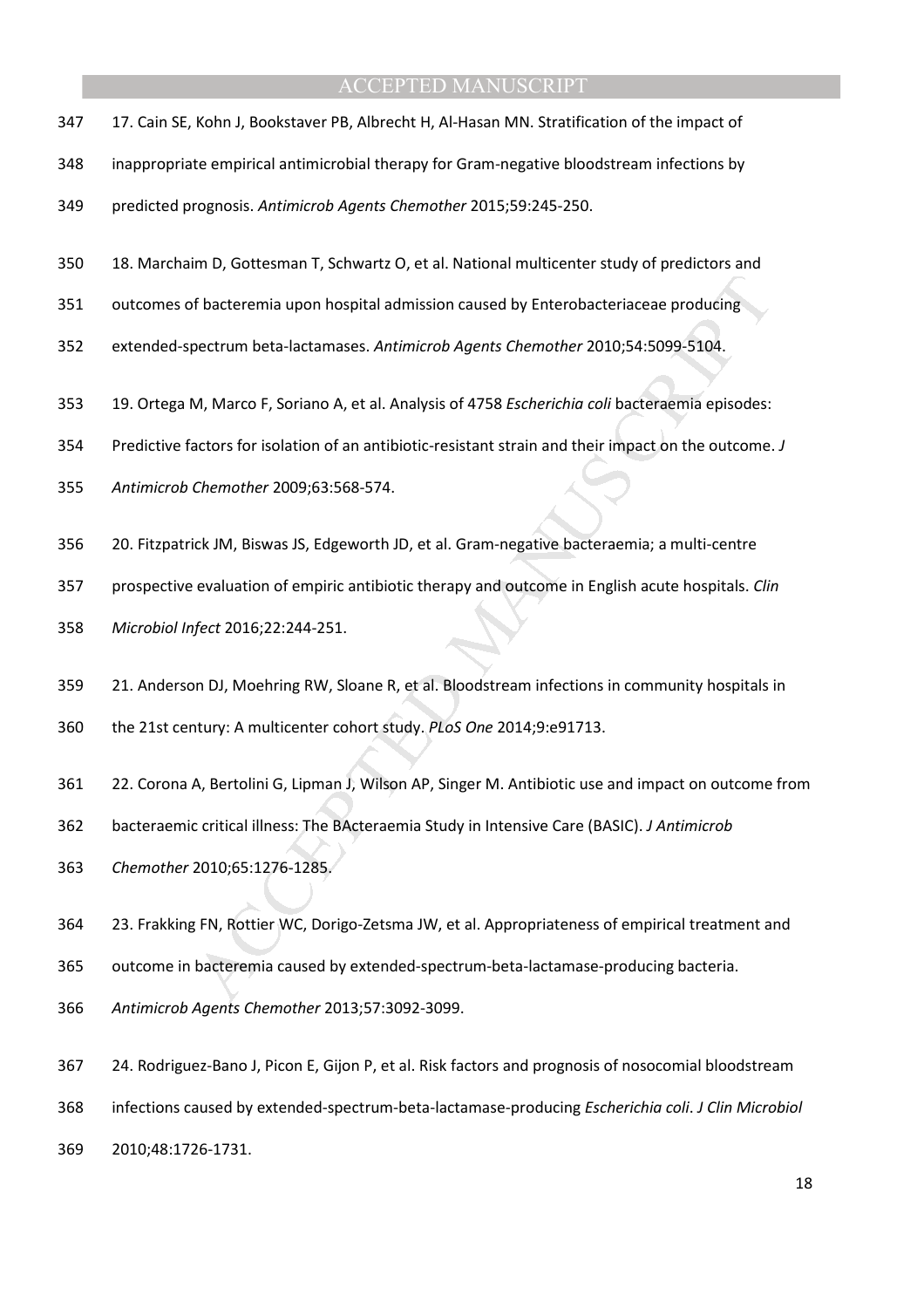- 370 25. Kang CI, Kim SH, Park WB, et al. Bloodstream infections due to extended-spectrum beta-
- 371 lactamase-producing *Escherichia coli* and *Klebsiella pneumoniae*: Risk factors for mortality and
- 372 treatment outcome, with special emphasis on antimicrobial therapy. *Antimicrob Agents Chemother*
- 373 2004;48:4574-4581.
- 374 26. Chung HC, Lai CH, Lin JN, et al. Bacteremia caused by extended-spectrum-beta-lactamase-
- 375 producing *Escherichia coli* sequence type ST131 and non-ST131 clones: Comparison of demographic
- 376 data, clinical features, and mortality. *Antimicrob Agents Chemother* 2012;56:618-622.
- 377 27. De Rosa FG, Pagani N, Fossati L, et al. The effect of inappropriate therapy on bacteremia by ESBL-
- 378 producing bacteria. *Infection* 2011;39:555-561.
- 379 28. Wang SS, Lee NY, Hsueh PR, et al. Clinical manifestations and prognostic factors in cancer
- 380 patients with bacteremia due to extended-spectrum beta-lactamase-producing *Escherichia coli* or
- 381 *Klebsiella pneumoniae*. *J Microbiol Immunol Infect* 2011;44:282-288.
- 382 29. Pena C, Pujol M, Ardanuy C, et al. An outbreak of hospital-acquired *Klebsiella pneumoniae*
- 383 bacteraemia, including strains producing extended-spectrum beta-lactamase. *J Hosp Infect*
- 384 2001;47:53-59.
- 385 30. Daikos GL, Kosmidis C, Tassios PT, et al. Enterobacteriaceae bloodstream infections: Presence of 386 integrons, risk factors, and outcome. *Antimicrob Agents Chemother* 2007;51:2366-2372.
- HC, Lai CH, Lin JN, et al. Bacteremia caused by extended-spectrum-beta-lactamase-<br>
Scherichio coli sequence type ST131 and non-ST131 clones: Comparison of demogra<br>
Il features, and mortality. Antimicrob Agents Chemother 20 387 31. Cole SR, Hernan MA. Constructing inverse probability weights for marginal structural models. *Am* 388 *J Epidemiol* 2008;168:656-664.
- 389 32. Edgeworth JD, Chis Ster I, Wyncoll D, Shankar-Hari M, McKenzie CA. Long-term adherence to a 5
- 390 day antibiotic course guideline for treatment of intensive care unit (ICU)-associated Gram-negative
- 391 infections. *J Antimicrob Chemother* 2014;69:1688-1694.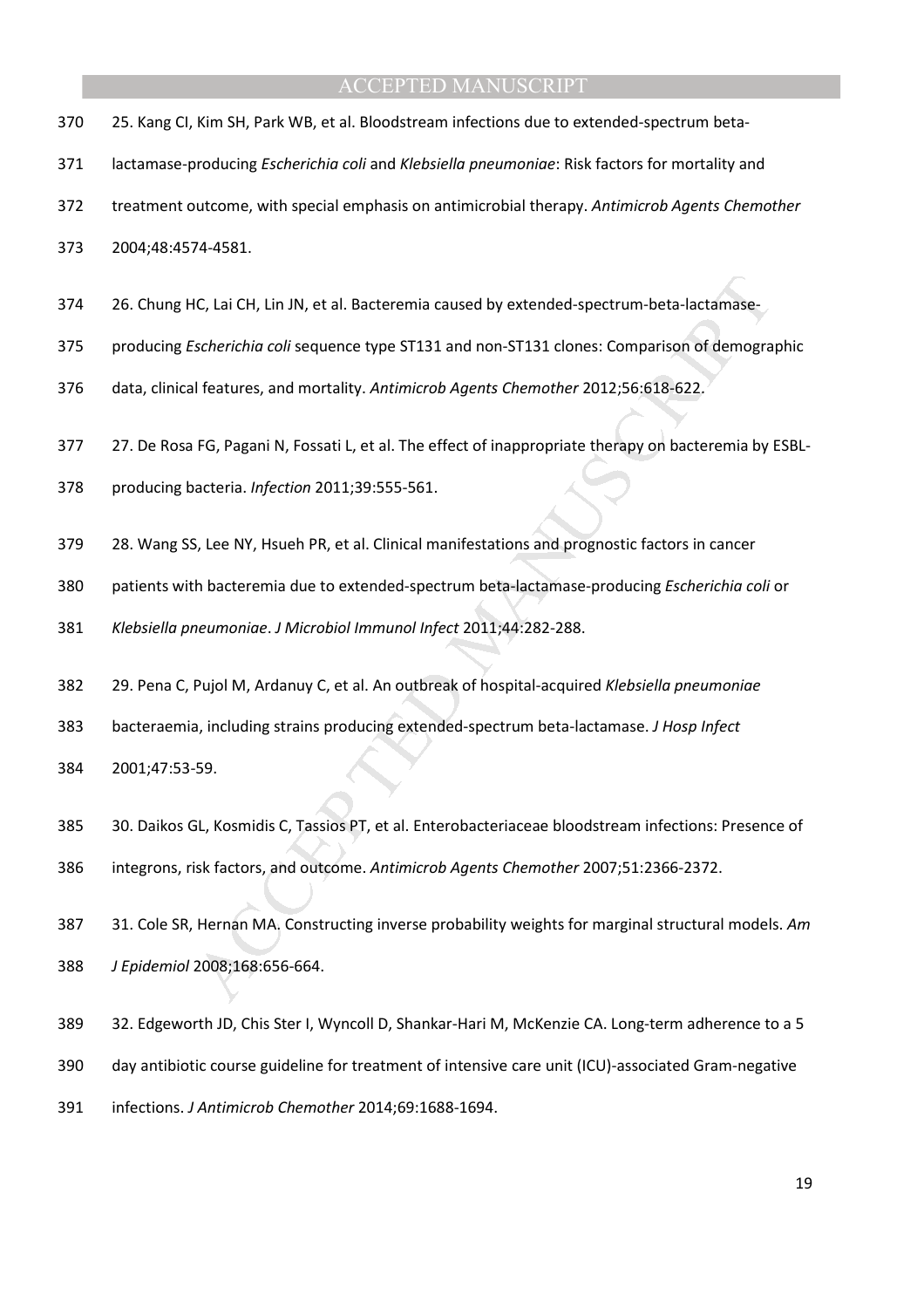- 392 33. Banerjee R, Teng CB, Cunningham SA, et al. Randomized trial of rapid multiplex polymerase chain
- 393 reaction-based blood culture identification and susceptibility testing. *Clin Infect Dis* 2015;61:1071-
- 394 1080.

MANUSCRIPT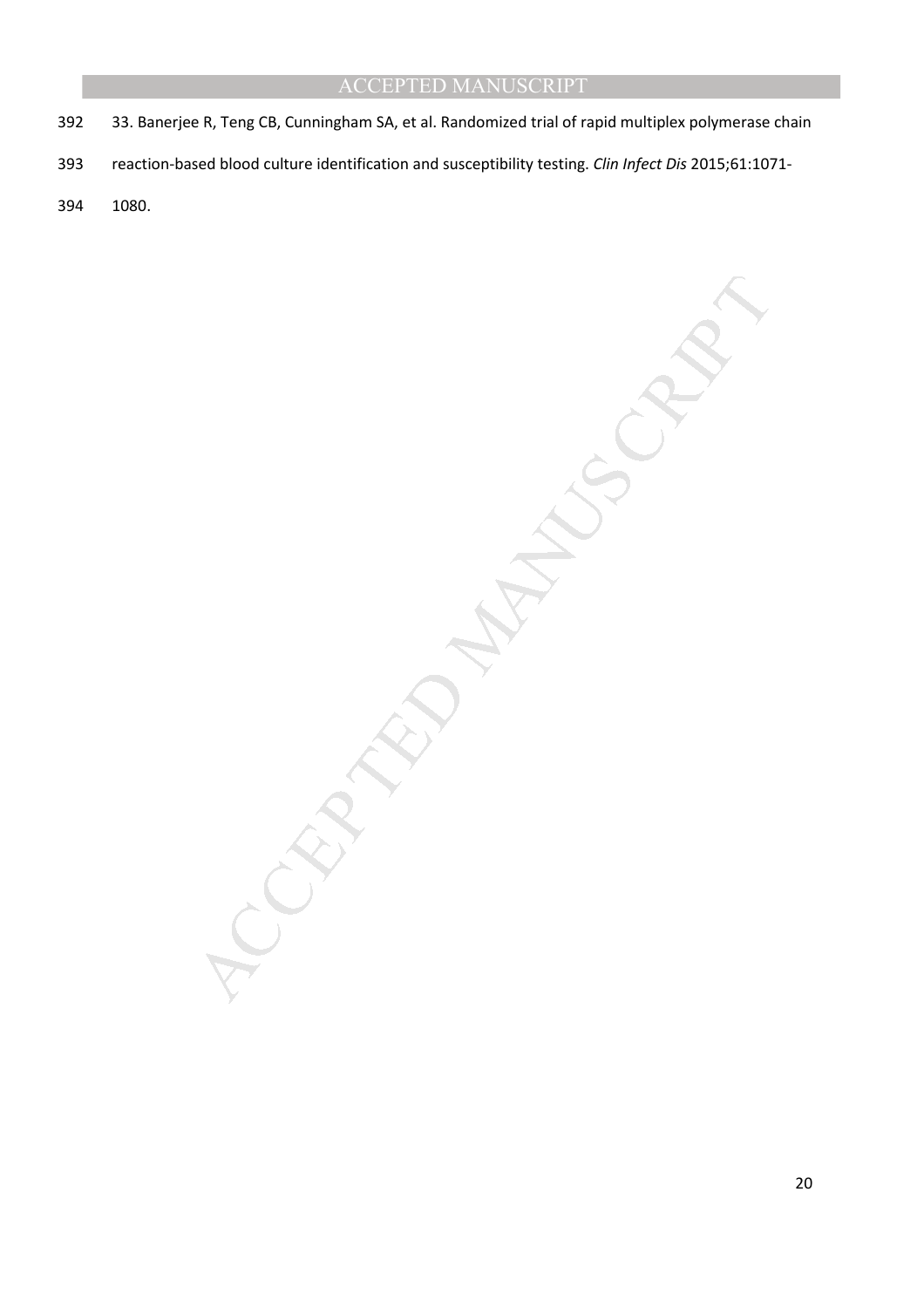395

396

## 397 **Table I. Baseline characteristics and crude length of stay and ICU-mortality rates for patients with**

#### 398 **and without ICU-acquired Enterobacteriaceae bacteraemia**

| Patients with bacteraemia | Patients without bacteraemia                                     |
|---------------------------|------------------------------------------------------------------|
| $(n=195)$                 | $(n=3,216)$                                                      |
| 131 (67.2)                | 1,966(61.1)                                                      |
| 63.1 (14.11)              | 60.7(17.11)                                                      |
| 20.1(6.4)                 | 18.2 (6.5)                                                       |
|                           |                                                                  |
| 121 (62.1)                | 1,964(61.1)                                                      |
| 74 (37.9)                 | 1,252 (38.9)                                                     |
| 22 (14, 40)               | 7(4, 13)                                                         |
| 78 (40.0)                 | 627 (19.5)                                                       |
|                           |                                                                  |
|                           | Abbreviations: ICU, intensive care unit; SD, standard deviation. |

- 399 Abbreviations: ICU, intensive care unit; SD, standard deviation.
- 400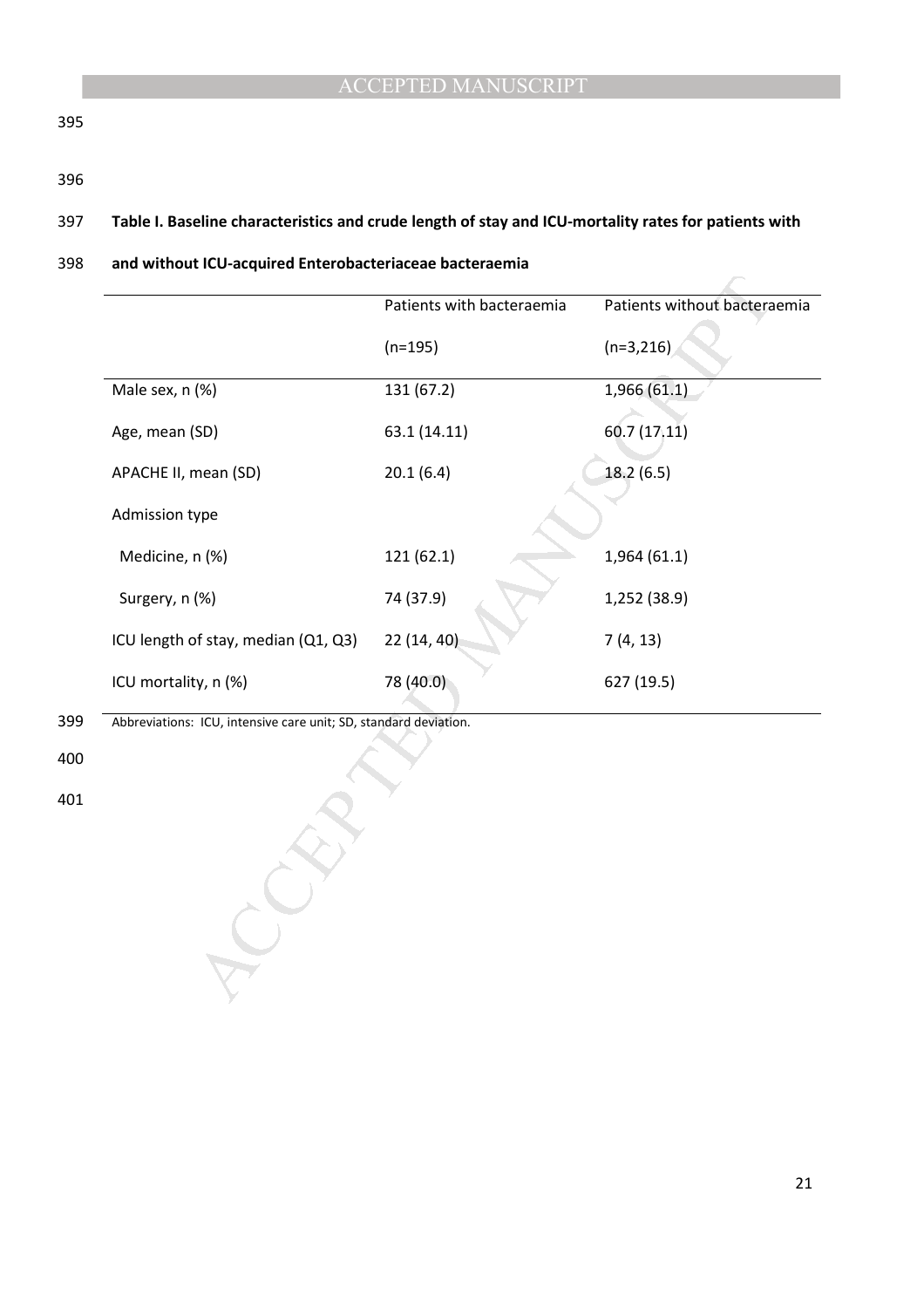## 402

## 403 **Table II. ICU-acquired Enterobacteriaceae bacteraemia outcomes and influence of appropriate**

#### 404 **empiric antibiotic therapy**

|     |                                                                                                                                          | ICU mortality CSHR (95% CI)                                                                                           | ICU discharge CSHR (95% CI)                                                                                                   |
|-----|------------------------------------------------------------------------------------------------------------------------------------------|-----------------------------------------------------------------------------------------------------------------------|-------------------------------------------------------------------------------------------------------------------------------|
|     | Enterobacteriaceae                                                                                                                       | 1.48 (1.10-1.99)                                                                                                      | $0.66(0.54-0.80)$                                                                                                             |
|     | bacteraemia <sup>ª</sup>                                                                                                                 |                                                                                                                       |                                                                                                                               |
|     | Appropriate empiric antibiotic                                                                                                           | $1.08(0.59-1.97)$                                                                                                     | $0.91(0.63 - 1.32)$                                                                                                           |
|     | treatment <sup>b</sup>                                                                                                                   |                                                                                                                       |                                                                                                                               |
| 405 |                                                                                                                                          | Abbreviations: CI, confidence interval; CSHR, cause-specific hazard ratio; ICU, intensive care unit.                  |                                                                                                                               |
| 406 | <sup>a</sup> The final model estimating the stabilized weights for Enterobacteriaceae bacteraemia at each day included the Acute         |                                                                                                                       |                                                                                                                               |
| 407 | Physiology and Chronic Health Evaluation (APACHE) II score, the presence of central lines and antibiotic administration as               |                                                                                                                       |                                                                                                                               |
| 408 | time-varying covariates. These weights were stabilized by including gender as a baseline covariate.                                      |                                                                                                                       |                                                                                                                               |
| 409 | <sup>b</sup> The final model estimating the stabilized inverse probability weights for appropriate empiric antibiotic treatment included |                                                                                                                       |                                                                                                                               |
| 410 |                                                                                                                                          |                                                                                                                       | the APACHE II score and the presence of central lines as time-varying covariates. These inverse probabilities were stabilized |
| 411 |                                                                                                                                          | by including the APACHE II score at admission as a baseline covariate. The final stabilized weights were subsequently |                                                                                                                               |
| 412 | obtained by multiplying the daily stabilized weights for Enterobacteriaceae bacteraemia with the daily stabilized inverse                |                                                                                                                       |                                                                                                                               |
| 413 | probabilities for appropriate empiric antibiotic therapy.                                                                                |                                                                                                                       |                                                                                                                               |
| 414 |                                                                                                                                          |                                                                                                                       |                                                                                                                               |

- 413 probabilities for appropriate empiric antibiotic therapy.
- 414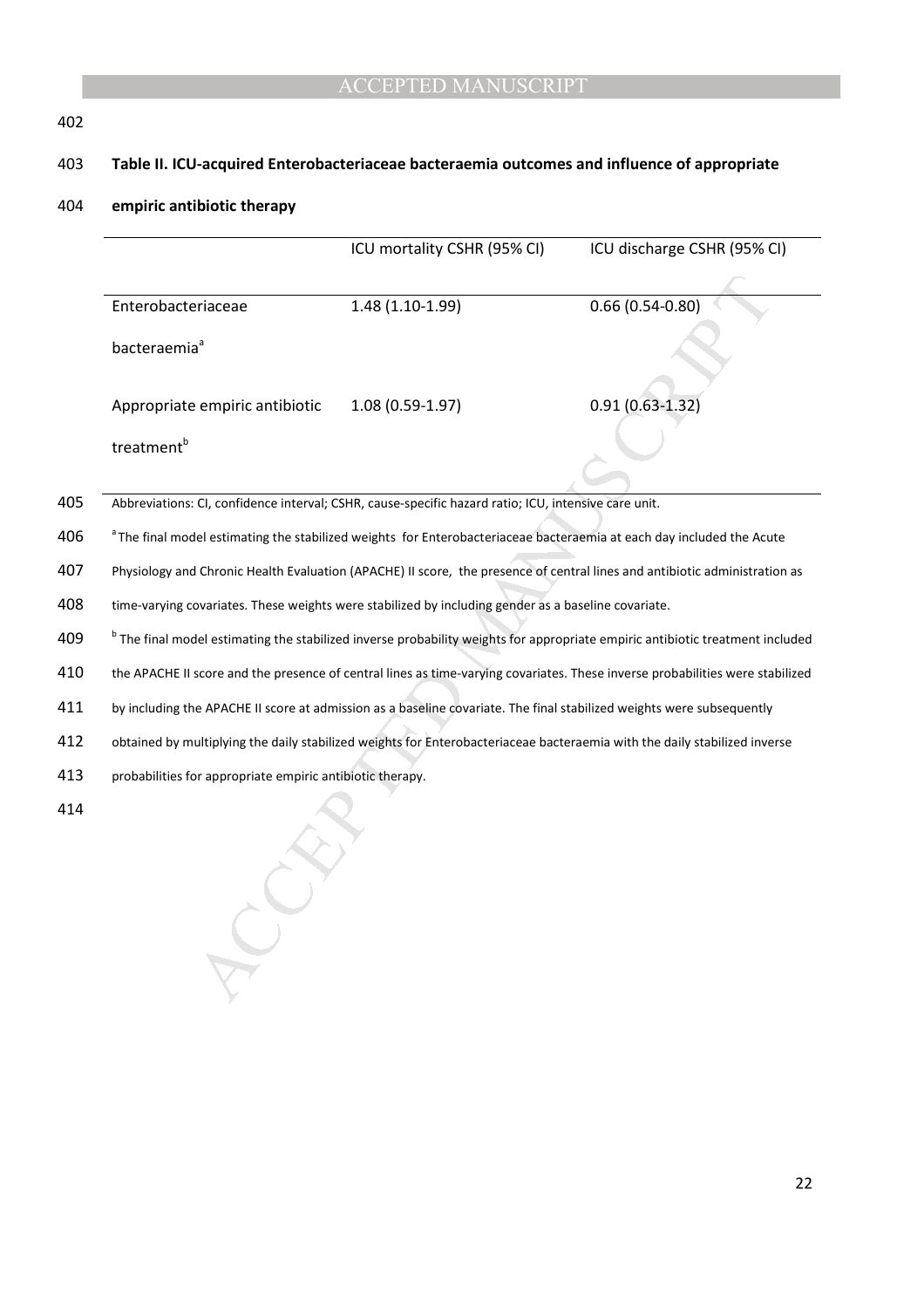415 **Appendix 1. Calculation of the inverse probability weights.**

ts, we included baseline covariates in the numerator weights and then later also in t<br>ructural model.<sup>38</sup> We considered all previously listed variables in the model.<br>If or a non-linear effect of time by using restricted cu 416 To calculate the inverse probability weights, daily probabilities of acquiring Enterobacteriaceae 417 bacteraemia given baseline and time-varying covariates were estimated by using pooled logistic 418 regression models; these probabilities were set to 1 from the time of bacteraemia onwards. To avoid 419 large weights, we included baseline covariates in the numerator weights and then later also in the 420 marginal structural model.<sup>38</sup> We considered all previously listed variables in the model. 421 We allowed for a non-linear effect of time by using restricted cubic splines. Non-linear effects of 422 other continuous covariates, i.e. age, APACHE II score and number of systemic antibiotics at each 423 day, were allowed in the model by including quadratic terms. In addition, we allowed for 2-way 424 interactions between (i) APACHE II score at admission and subsequent daily APACHE II score 425 measurements, and (ii) type of admission and daily APACHE II scores. To build parsimonious models, 426 we first added all main effects to the model and sequentially removed them if nonsignificant at the 427 5% level. Next, the suggested interaction terms and non-linear effects were sequentially added if 428 significant at the 5% level. Similar estimates for the probability that the Enterobacteriaceae 429 bacteraemia of infected patients were appropriately treated were calculated. The obtained 430 probabilities were then used to generate daily patient-specific weighing factors.